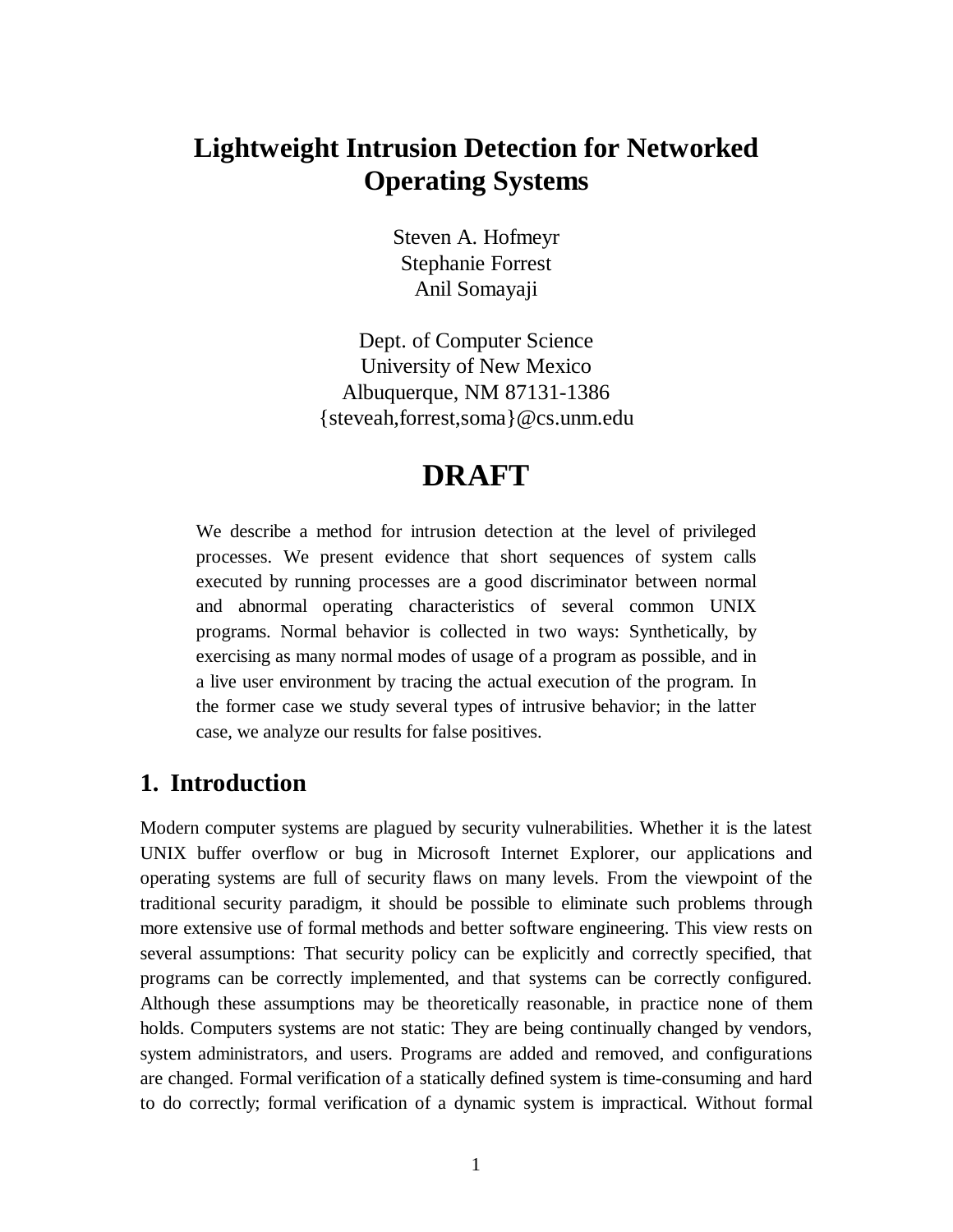verifications, tools such as encryption, access controls, firewalls, and audit trails all become fallible, making perfect implementation of a security policy impossible, even if a correct policy could be devised in the first place. If we accept that our security policies, our implementations, and our configurations are flawed in practice, then we must also accept that we will have imperfect security. We can incrementally improve security through the use of tools such as Intrusion Detection System (IDS). The IDS approach to security is based on the assumption that a system will not be secure, but that violations of security policy (intrusions) can be detected by monitoring and analyzing system behavior.

There are many different levels on which an IDS can monitor system behavior. It is critical to choose a level at which we can form a profile of normal behavior that is both robust to variations in normal, and perturbed by intrusions. In the work reported here, we chose to monitor behavior at the level of privileged processes, which we define as processes that have privileges over and above those granted normal users, for example, this would include all processes that run as root in a UNIX system. For the sake of brevity, we will usually refer to privileged processes simply as "processes", and will use the qualifier only to resolve ambiguities. There are several reasons for focusing on the process level:

- Vulnerabilities in privileged processes are most dangerous because exploitation of those vulnerabilities can give an intruder privileged user status.
- Privileged processes constitute a natural boundary for a computer, especially processes that listen to a particular port. The points of access into the system are controlled by privileged processes.
- The range of behaviors of privileged processes is limited compared to the range of behaviors of users. Privileged processes usually perform a specific, limited function, whereas users can carry out a wide variety of actions.
- The behavior of privileged processes is relatively stable over time, especially compared to user behavior. Not only do users perform a wider variety of actions, but the actions performed may change considerably over time, whereas the actions (or at least the functions) of privileged processes usually do not vary much with time.

To form a profile of normal behavior we need to monitor some observable of process behavior. We believe that the observable should be some dynamic characteristic of a running process. Although code stored on disk may have the potential to do harm, it has to be actually running to realise that potential. We use a very simple characteristic: *Short sequences of system calls* executed by a running process.

In an earlier study we reported preliminary evidence that short sequences of system calls executed by a running process are a good simple discriminator for several types of intrusions [16]. The results reported here are connected to the earlier study, with several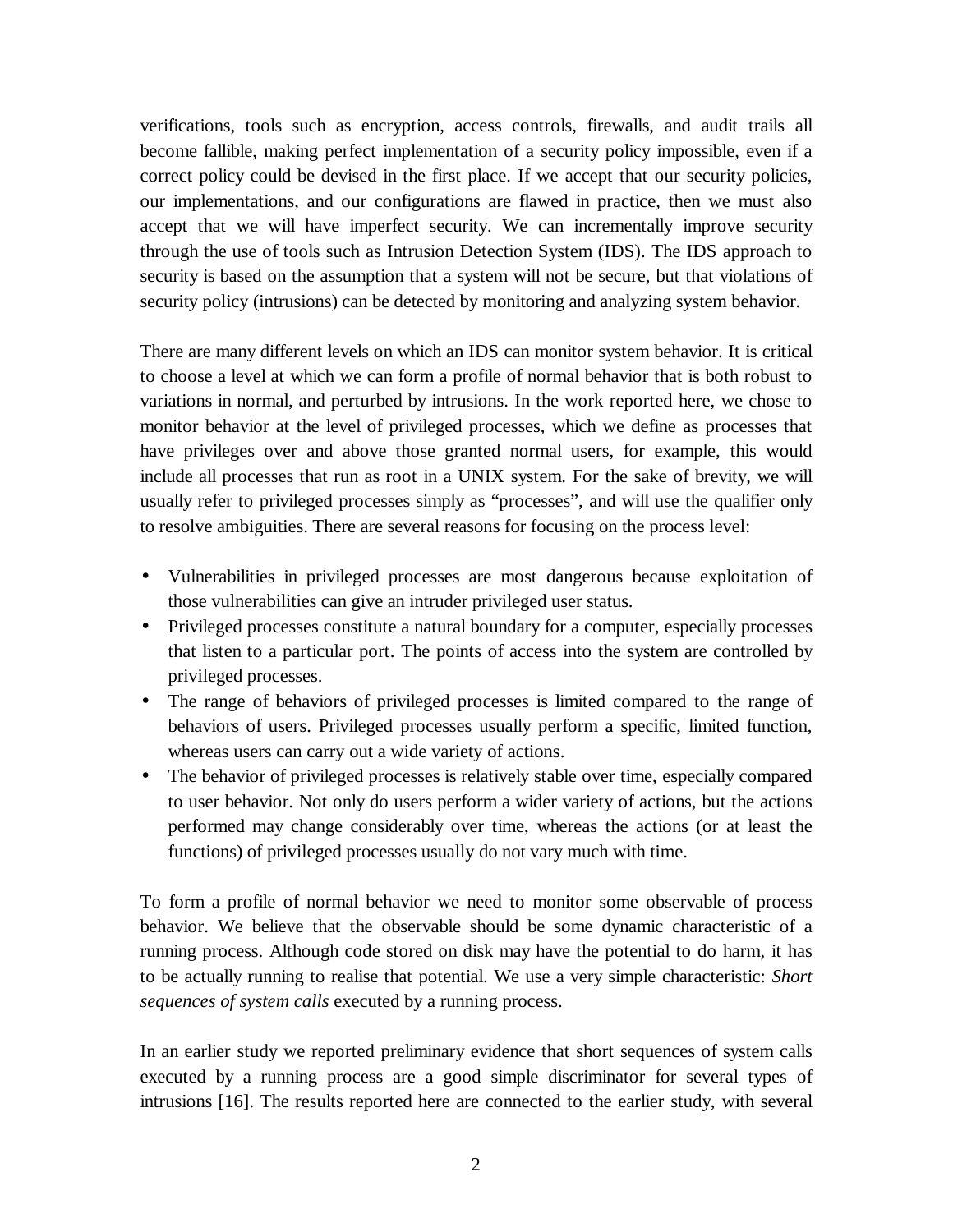important differences. First, we have slightly hcanged how we record sequences of system calls: Previously we used look-ahead pairs, with a look-ahead value of 6; here we use exact sequences of length 10. Next, we have used a measure of anomalous behavior that is independent of trace length (based on Hamming matches between sequences). Finally, we have collected normal behavior in a real, live<sup>1</sup> environment, and analyzed it for false positives.

One of our goals is *lightweight* intrusion detection. By lightweight we mean methods that could be implemented in an IDS to run on-line, and that would use minimal computing resources. Because an IDS is a preventative measure that does not enhance system performance (quite the reverse), it is hard to justify the use of a computationally expensive IDS. In many cases, if an IDS is not sufficiently lighweight, it simply will not be used. Another advantage of having an IDS be sufficiently lightweight to run on-line is the potential to detect intrusions in progress, perhaps in time to prevent the intrusion attempt from succeeding.

Our work is inspired by the defenses of natural immune systems. There are compelling similarities between the problems faced by immune systems and by computer security [15]. Both systems must protect a highly complex system from penetration by inimical agents; to do this, they must be able to discriminate between broad ranges of normal and abnormal behavior. In the immune system, this discrimination task is known as the problem of distinguishing "self" (the harmless molecules normally within the body) from "nonself" (dangerous pathogens and other foreign materials). Discrimination in the immune system is based on a characteristic structure called a peptide (a short protein fragment) that is both compact and universal in the body. This limits the effectiveness of the immune system; for example, the immune system cannot protect the body against radiation. However, proteins are a component of all living matter, and generally differ between self and nonself, so they provide a good distinguishing characteristic. We view our chosen characteristic (short sequences of system calls) as analogous to a peptide.

The structure of this paper is as follows. In section 2 we review related work in intrusion detection. Section 3 describes our method of anomaly intrusion detection: First we describe how to build up profiles of normal behavior, and then we define three ways of detecting anomalies. We then use the method to build a synthetic normal profile in section 4, demonstrating its effectiveness at detecting intrusions and other anomalies. In section 5 we consider the consequences of collecting our normal data in online, functioning

 $\overline{a}$ 

<sup>&</sup>lt;sup>1</sup> We use the words "real" and "live" to refer to a production environment, i.e an environment which is currently in normal, everyday use. We contrast this to our "synthetic" environment, which is an isolated test environment.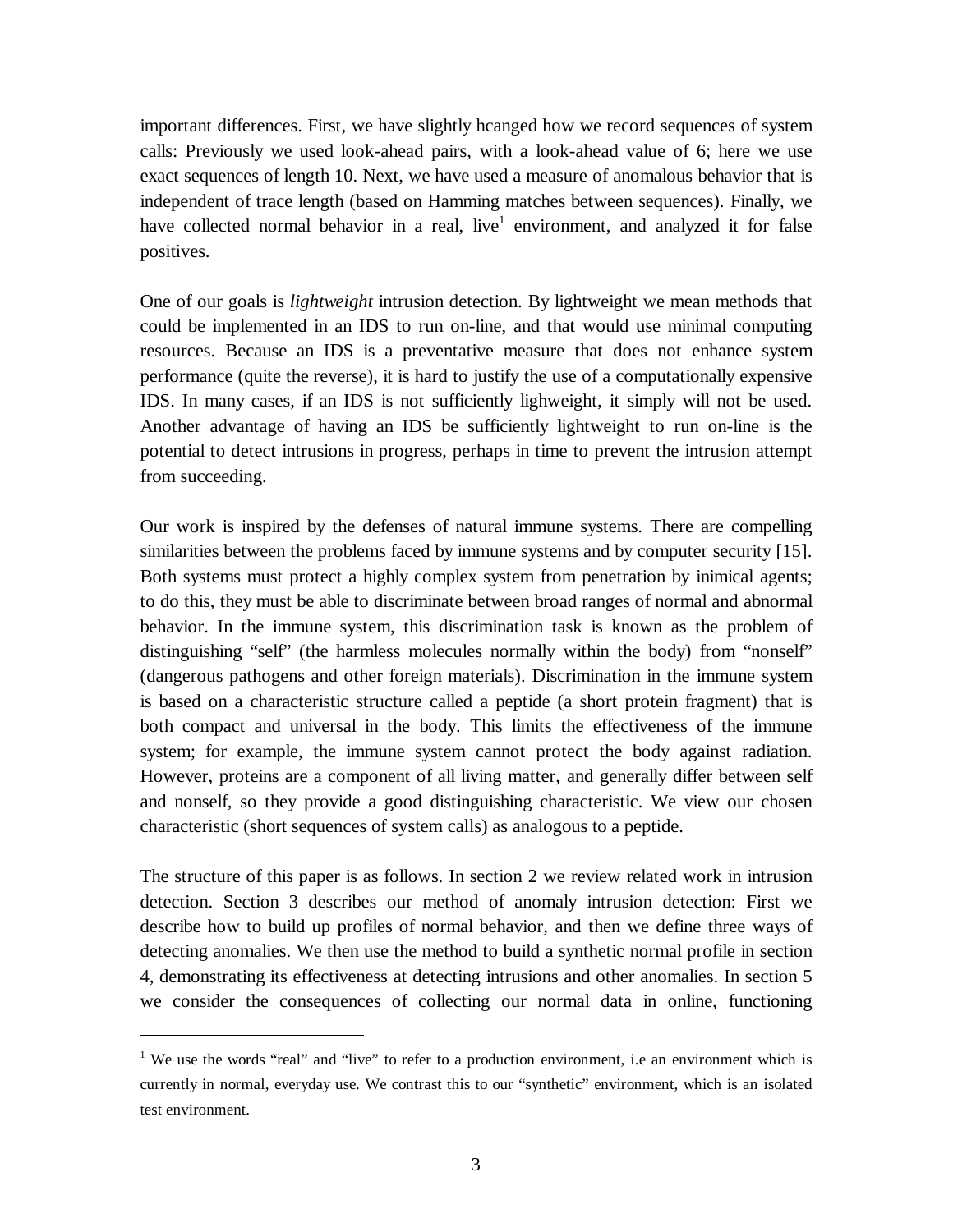environments, discuss false positives, and present experimental results on false positive rates. The limitations and implications of our approach are discussed in section 6. A brief appendix is included which details the various intrusions that we used in our experiments.

## **2. Related Work**

An Intrusion Detection System (IDS) continuously monitors some dynamic behavioral characteristics of a computer system to determine if an intrusion has occurred. This definition excludes many useful computer security methods. Security analysis tools, such as SATAN [14] and COPS [13] are used to scan a system for weaknesses and possible security holes. They are not IDS because they do not monitor some dynamic characteristic of the system for intrusions or evidence of intrusions, rather they scan the system for weaknesses such as configuration errors or poor password choices that could *lead* to intrusions. Other important non-IDS solutions to computer security problems are provided by cryptography [11], which is especially useful for authentication of sources and secure communications [34]. Virus protection schemes such as that described in [26] are also not IDS under our definition, because they scan static code, not dynamic behavioral characteristics. Some approaches are not easily classified, for example, integrity checking systems such as TRIPWIRE [27] monitor important files for changes that could indicate intrusions. Although such files are static code, they become a dynamic characteristic indicative of intrusions when modified by intrusive activities, and so TRIPWIRE could be classified as an IDS.

There are many different architectures for IDS. IDS can be centralized (i.e. processing is performed on a single machine) or distributed across many machines. Almost all IDS are centralized; the autonomous agents approach [8] is one of the few proposed IDS that is truly distributed. Furthermore, an IDS can be host-based or network-based; the former type monitors activity on a single computer, whereas the latter type monitors activity over a network. Network-based IDS can monitor information collated from audit trails from many different hosts (multi-host monitoring) or they can monitor network traffic. NADIR [24] and DIDs [23] are examples of IDS that do both multi-host and network traffic monitoring; NSM [22] is an IDS that monitors only network traffic. Regardless of other architectural considerations, any IDS must have three components: Data collection (and reduction), data classification and data reporting. Data reporting is usually very simple, with system administrators being informed of anomalous or intrusive behavior; few IDS take it upon themselves to act rapidly to deal with irregularities. Various methods for data collection and classification are discussed below.

To monitor for intrusive behavior, an IDS needs to collect data on the dynamic state of the system. Selecting a set of dynamic behavioral characteristics to monitor is a key design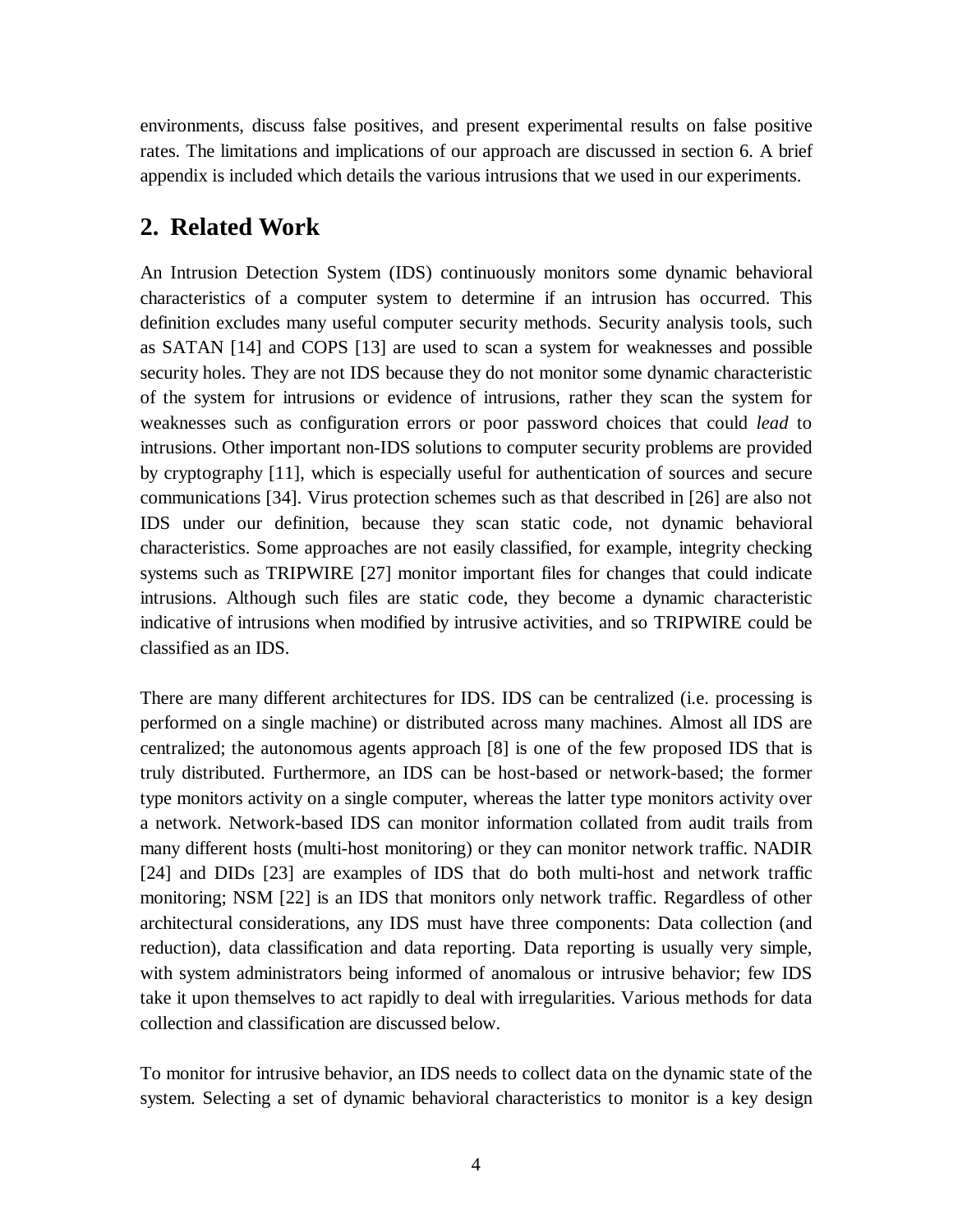decision for an IDS, one which will influence the types of analyses that can be performed and the amount of data that will be collected. Most systems (for example, IDES/NIDES [32], [33], [5], Wisdom&Sense [31] and TIM [37]) collect profiles of user behavior, generated by audit logs. Other systems look at network traffic, for example, NSM and the system presented in [21]. Other approaches attempt to characterize the behavior of privileged processes, as in the program specification method [28]. Different behavioral characteristics will generate different amounts of data; as an extreme example, systems monitoring user profiles process large volumes of raw data (an average user will generate from 3 to 35MB of audit data [20]). In the latter case the data will need to be reduced or filtered in some way.

Once a behavioral characteristic is selected, it is used to classify data. In the simplest case, this is a binary decision problem: The data is classified as either normal (acceptable) or anomalous (and possibly intrusive). Data classification can be more complex, for instance, trying to identify the particular type of intrusion associated with anomalous behavior. A plethora of methods have been used for data classification, with the majority of them using artificial intelligence techniques (see [20] for a detailed overview). Classification techniques can be divided into two categories, depending on whether they look for known intrusion signatures (*misuse intrusion detection*), or for anomalous behavior (*anomaly intrusion detection*). Misuse-IDS encode intrusion signatures or scenarios and scan for occurrences of these, which requires prior knowledge of the nature of the intrusion. By contrast, in anomaly-IDS, it is assumed that the nature of the intrusion is unknown, but that the intrusion will result in behavior different from that normally seen in the system. Anomaly IDS use models of normal or expected behavior to monitor systems; deviations from the normal model indicate possible intrusions. Some systems incorporate both categories, a good example being NIDES, or Denning's generic model of an IDS [10].

Relatively few IDS deal with misuse intrusion detection. One type of implementation uses an expert system to fit data to known intrusion signatures, for example, in IDES/NIDES, or Stalker [35], knowledge of past intrusions is encoded by human experts in expert system rules. Other approaches attempt to generate intrusion signatures automatically, for example, one approach uses a pattern matching model based on colored Petri nets [29] and [30], while USTAT [25] represents potential intrusions as sequences of system states in the form of state transition diagrams.

Because of the difficulty of encoding known intrusions, and the continual occurrence of new intrusions, many systems focus on anomaly intrusion detection. A wide variety of methods have been used. TRIPWIRE monitors the state of special files (such as the /etc./hosts.equiv file on a UNIX system, or UNIX daemon binaries) for change; normal is simply the static MD5 checksum of a file. A program specification language is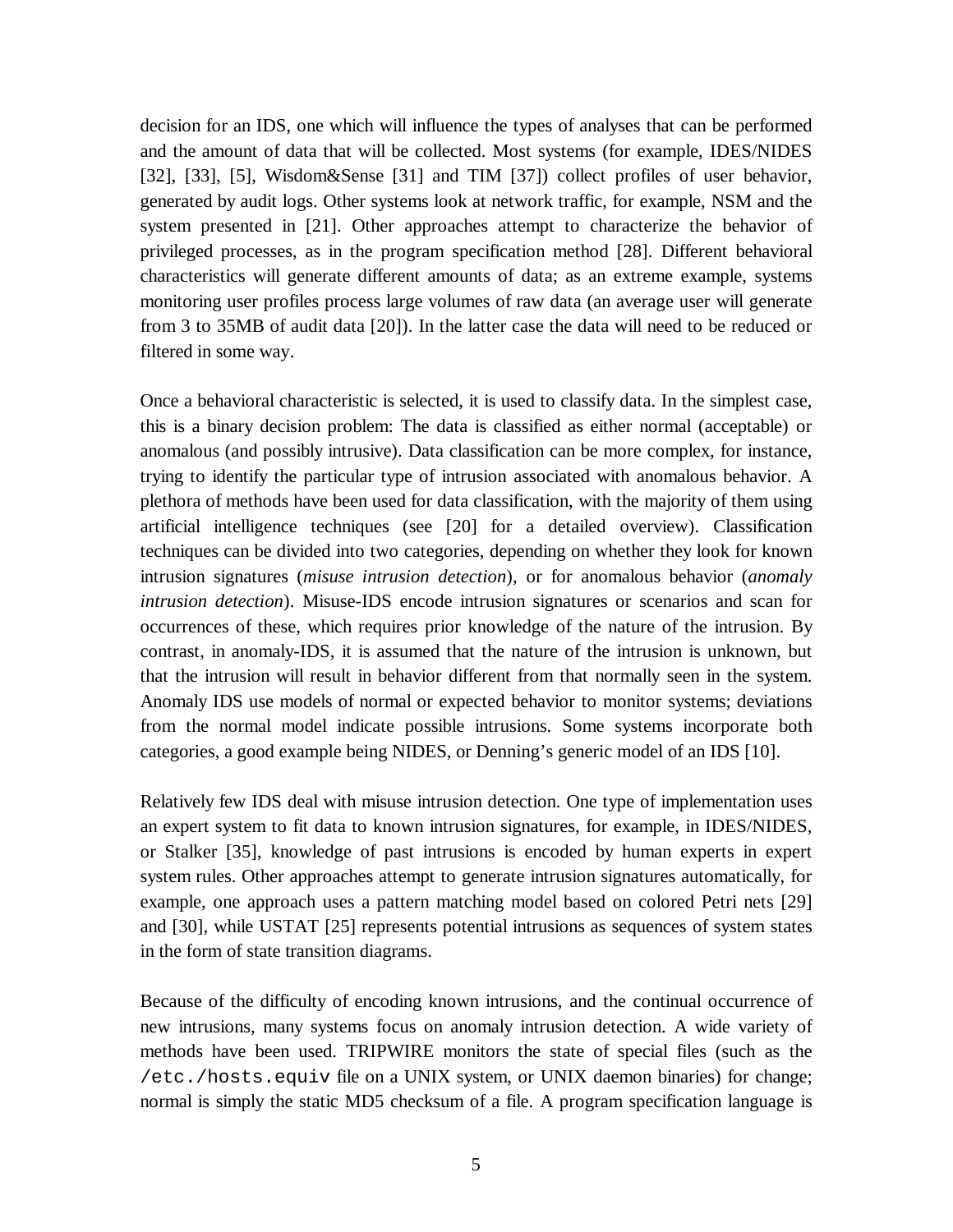used in [28] to define normal for privileged processes in terms of the allowed operations for that process. Rule-based induction systems such as TIM have been used to generate temporal models of normal user behavior. Wisdom&Sense incorporates an unsupervised tree-learning algorithm to build models of patterns in user transactions. Other systems, such as NIDES, have employed statistical methods to generate models of normal user behavior in terms of frequency distributions. NSM uses a hierarchical model in combination with a statistical approach to determine network traffic usage profiles. On the biologically inspired side, connectionist or neural nets have been used to classify data [19], and genetic programming has been proposed as a means of developing classifications [8].

## **3. Anomaly Intrusion Detection**

The system we present here performs anomaly intrusion detection (although it could be used for misuse detection---see section 6). We build up a profile of normal behavior for a process of interest, treating deviations from this profile as anomalies. There are two stages to the anomaly detection: In the first stage we build up profiles or *databases* of normal behavior (this is analogous to the training phase for a learning system); in the second stage we use these databases to monitor system behavior for significant deviations from normal (analogous to the test phase).

Recall that we have chosen to define normal in terms of short sequences of system calls. In the interests of simplicity, we ignore the parameters passed to the system calls, and look only at their temporal orderings. This definition of normal behavior ignores many other important aspects of process behavior, such as timing information, instruction sequences between system calls, and interactions with other processes. Certain intrusions may only be detectable by examining other aspects of process behavior, and so we may need to consider them later. Our philosophy is to see how far we can go with the simplest possible assumption. [because of lightweightedness]

### **3.1 Profiling Normal Behavior**

The algorithm used to build the normal databases is extremely simple. We scan traces of system calls generated by a particular process, and build up a database of all unique sequences of a given length, *k*, that occurred during the trace. Forks are traced individually and their traces are included as part of normal. We do not trace virtual forks because a virtual fork executes a new program. In the future, we would switch databases dynamically to follow the virtual fork. Each program of interest would have a different database, which would be specific to a particular architecture, software version and configuration, local administrative policies, and usage patterns. Once a stable database is constructed for a given program, the database can be used to monitor the ongoing behavior of the processes executing that program.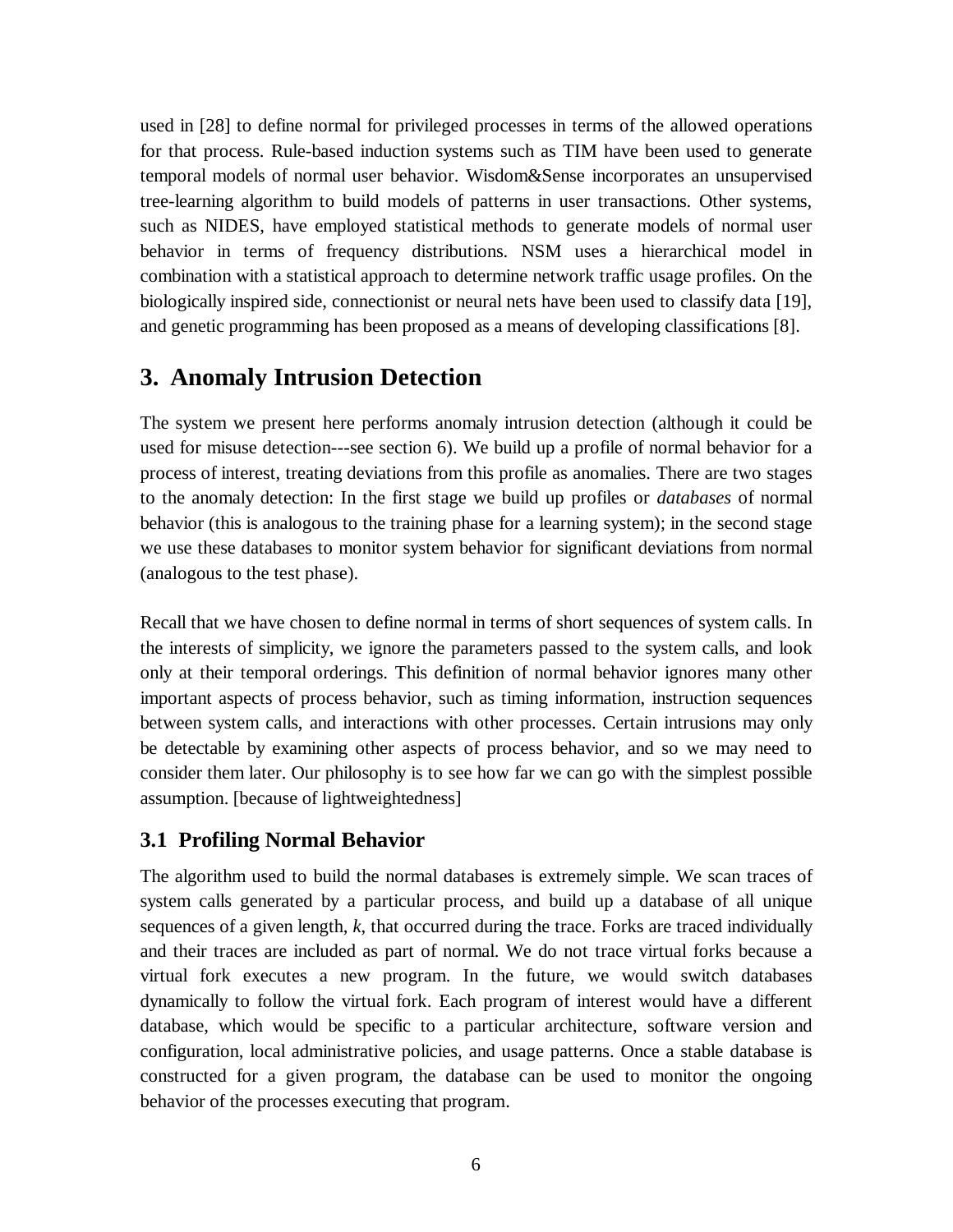Given the large variability in how individual systems are currently configured, patched, and used, we conjecture that individual databases will provide a unique definition of normal for most systems. We believe that such uniqueness, and the resulting diversity of systems, is an important feature of the immune system, increasing the robustness of populations to infectious diseases [18]. The immune system of each individual is vulnerable to different pathogens, greatly limiting the spread of a disease across a population. Traditionally, computer systems have been biased towards increased uniformity because of the advantages offered, such as portability and maintainability. However, all the advantages of uniformity become potential weaknesses when errors can be exploited by an attacker. Once a method is discovered for penetrating the security of one computer, all computers with the same configuration become similarly vulnerable.

The construction of the normal database is best illustrated with an example. Suppose we observe the following sequence of system calls (excluding parameters):

open, read, mmap, mmap, open, read, mmap

We slide a window of size *k* across the sequence, recording each unique sequence of length *k* that is encountered. For example, if  $k = 3$ , then we get the unique sequences:

open, read, mmap read, mmap, mmap mmap, mmap, open mmap, open, read

For efficiency, these sequences are stored as trees, with each tree rooted at a particular system call. The set of trees corresponding to our example is given in Figure 1.



**Figure 1. An example of a forest of system call sequence trees.**

We record the size of the database in terms of the number of unique sequences *N*, (in the example just given,  $N = 4$ ) so an upper bound on the storage requirements for the normal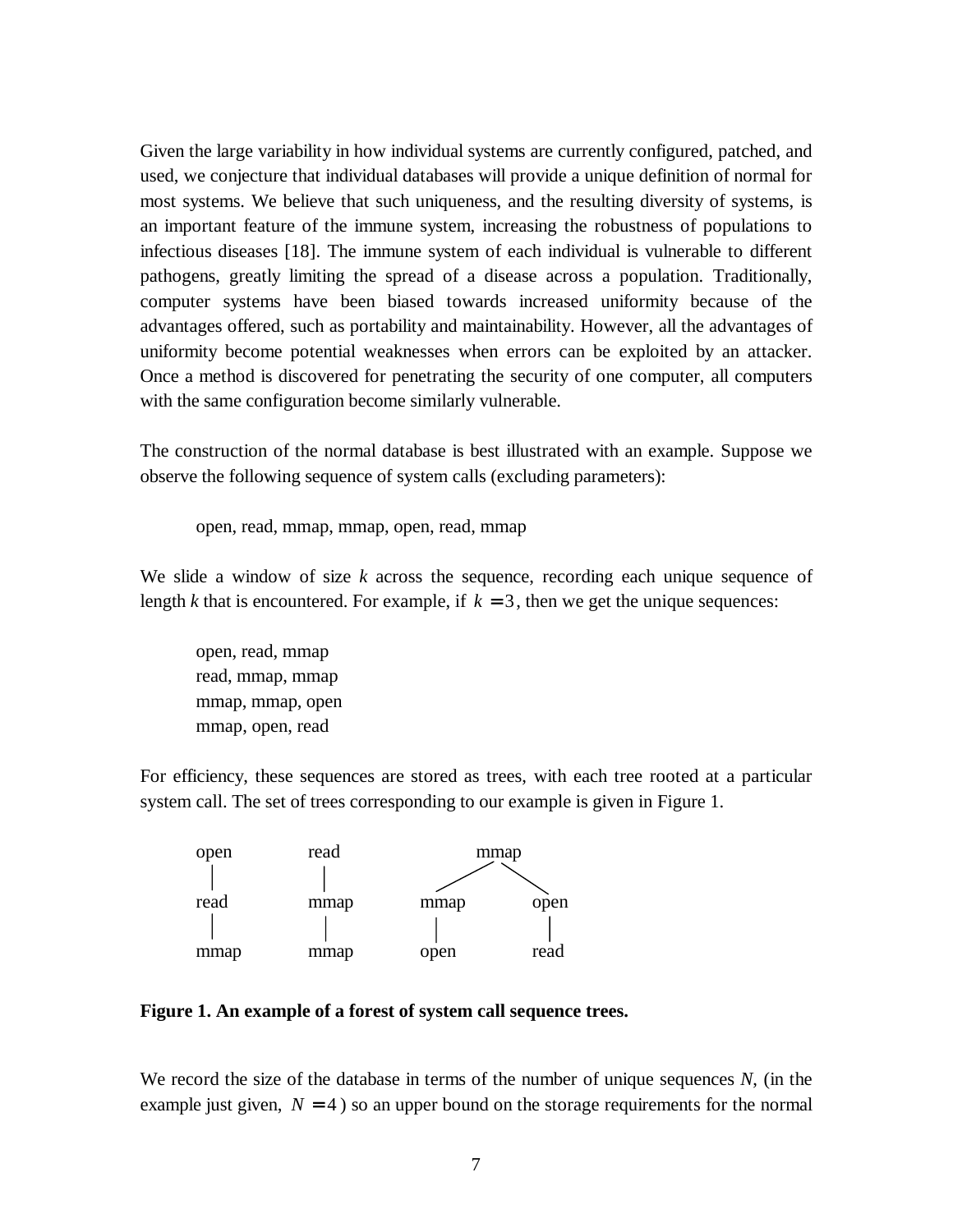database is  $O(Nk)$ . In practice, the storage requirements are much lower because the sequences are stored as trees. For example, the sendmail database, which contains 1318 unique sequences of length 10, has 7578 nodes in the forest, where each node corresponds to a system call. If we had a node for every single system call in all 1318 sequences, we would have 13180 nodes.

#### **3.2 Measuring Anomalous Behavior**

Once we have a database of normal behavior, we use the same method that we used to generate the database to check new traces of behavior. We look at all overlapping sequences of length *k* in the new trace and determine if they are represented in the normal database. Sequences that do not occur in the normal database are considered to be *mismatches*. By recording the number of mismatches, we can determine the strength of an anomalous signal. Thus the number of mismatches occurring in a new trace is the simplest determinant of anomalous behavior. We report these counts both as a raw number and as a percentage of the total number of matches performed in the trace, which reflects the length of the trace. Ideally, we would like these numbers to be zero for new examples of normal behavior, and for them to jump significantly when abnormalities occur.

In the ideal case, the normal database will contain all legal variations in normal behavior, so if we encounter a sequence that is not present in the normal database, we can regard it as anomalous, i.e. we can consider a single mismatch to be significant. In reality, it could be difficult to collect all legal variations in behavior (these issues are discussed more fully in sections 4 and 5), so we must face the possibility that our normal database will provide incomplete coverage of normal behavior. One solution is to count the number of mismatches we have in a trace, and only regard as anomalous those traces that produce more than a certain number of mismatches. This is problematic however, because the count is dependent on trace length, which might be indefinite for continuously running processes.

An alternative solution is to compute how different the new sequence actually is from existing normal sequences. The similarity between two sequences can be computed using a matching rule that determines how the two sequences are compared. The matching rule used here is based on Hamming distance, i.e. the difference between two sequences *i* and *j* is indicated by the Hamming distance  $d(i, j)$  between them. For each new sequence i, we determine the *minimal* Hamming distance  $d_{\min}(i)$  between it and the set of normal sequences:

$$
d_{\min}(i) = \min\bigl\{d(i, j) \text{ for all normal sequences } j\bigr\}.
$$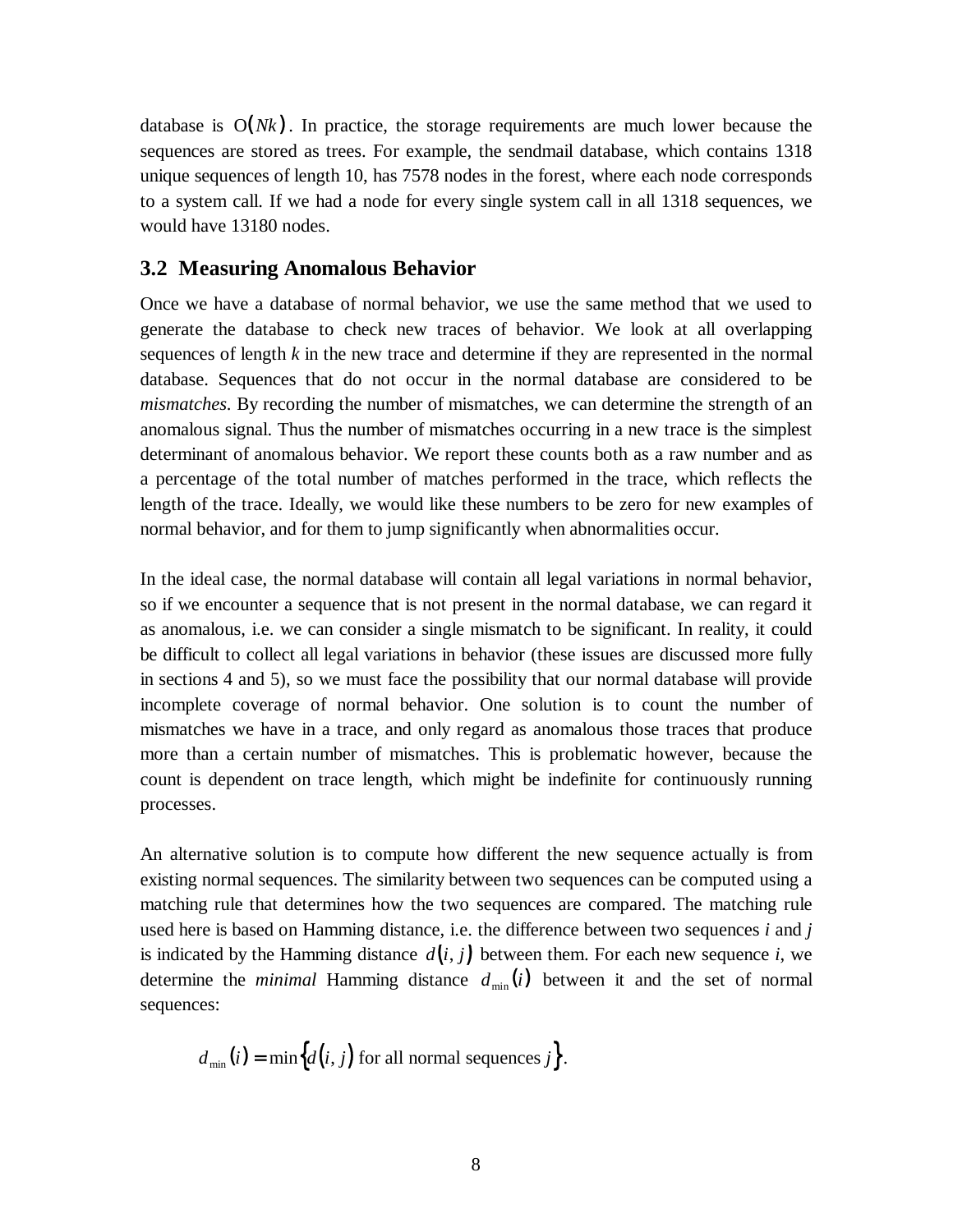The  $d_{\min}$  value represents the strength of the anomalous signal. Note that this measure is not dependent on trace length and is still amenable to the use of thresholds for binary decision making.

The various measures can be illustrated with a small example. Again, consider the trace shown in the previous example:

open, read, mmap, mmap, open, read, mmap

that generated the normal database consisting of:

open, read, mmap read, mmap, mmap mmap, mmap, open mmap, open, read

Now, if we have a trace in which one call (the sixth in the trace) is changed from read to mmap:

open, read, mmap, mmap, open, *mmap*, mmap

then we will have the following new sequences:

mmap, open, *mmap* open, *mmap*, mmap

This corresponds to 2 mismatches, which is 40% of the trace, and two  $d_{\min}$  values of 1.

These three different measures have different time-complexities. To determine that a new sequence is a mismatch requires at most  $k - 1$  comparisons, because the normal sequences are stored in a forest of trees, where the root of each tree corresponds to a different system call. Similarly, it will take *k* − 1 comparisons to confirm that a sequence is actually in the normal database. If the sequence is not in the normal database, then computing  $d_{\min}$  for that sequence is much more expensive. Because  $d_{\min}(i)$  is the smallest Hamming distance between *i* and all normal sequences, we have to check every single sequence in normal before we can determine  $d_{\min}(i)$ , which will require a total of  $N(k-1)$  comparisons (recall that N is the number of sequences in the database). However, we expect anomalies to be rare, so most of the time, the algorithm will be confirming normal sequences, which is much cheaper to do. If our rate of anomalous to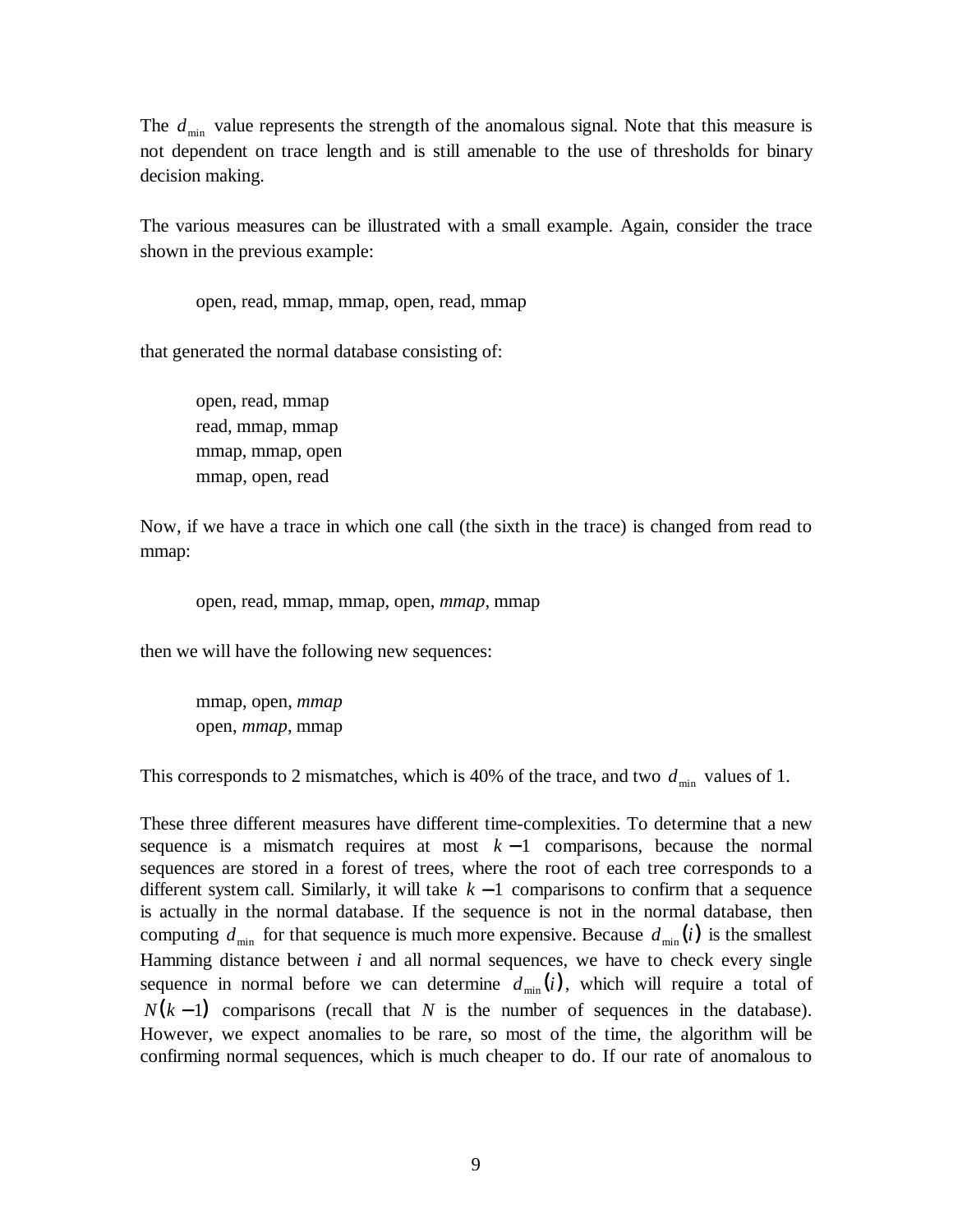normal sequences is  $R_A$ , then the average complexity of computing  $d_{\min}(i)$  per sequence is  $N(k-1)R_A + (k-1)(1 - R_A)$ , which is  $O(k(R_A N + 1))$ .

#### **3.3 Classification Errors**

An IDS using these measures will be making decisions based on the observed values of the measures. In the simplest case, these are binary decisions: Either a sequence is anomalous, or it is normal. With binary decision making, there are two types of classification errors: False positives and false negatives. We define these errors asymmetrically: A *false positive* occurs when a single sequence generated by legitimate behavior is classified as anomalous; and a *false negative* occurs when *none* of the sequences generated by an intrusion are classified as anomalous, i.e. when all of the sequences generated by an intrusion appear in the normal database. In statistical decision theory, false negatives and false positives are called type I and type II errors, respectively.

To detect an intrusion, *at least one* of the sequences generated by the intrusion must be classified as anomalous. In terms of our measures, what we require is that at least one of the sequences generated by the intrusion has  $d_{\min} > 0$ , preferably  $d_{\min} > 0$ ; the higher the  $d_{\min}$  the more likely it is that the sequence was actually generated by an intrusion. In practice, we report the maximum  $d_{\min}$  value that was encountered during a trace, because that represents the strongest anomalous signal in the trace, i.e. we compute the signal of the anomaly,  $S_A$ , as:

$$
S_A = \max\Bigl\{d_{\min}(i) \text{ for all new sequences } i\Bigr\}.
$$

In our example above,  $S_A = 1$ . Generally, we do not report the actual  $S_A$  value, but rather the  $S_A$  value normalized over the sequence length *k*, to enable us to compare  $S_A$ values for different values of *k*, i.e.:

$$
\hat{S}_A = S_A / k \; .
$$

Although we would like to minimize both kinds of errors, we are more willing to tolerate false negatives than false positives. False negatives can be reduced by adding layers of defense, whereas layering will not reduce overall false positive rates. A simple example illustrates this. Consider a system with *L* layers of defense that an intruder must penetrate, where at each layer there is a probability  $p_n$  that the intruder will escape detection (i.e.  $p<sub>n</sub>$  is the false negative rate). If the probability of detection is independent for each layer, then the probability that the intruder will penetrate all layers undetected is  $p_n^L$ . So, in this example, the overall false negative rate is exponentially reduced by adding layers of protection (provided we have independence). By contrast, if we assume that at each layer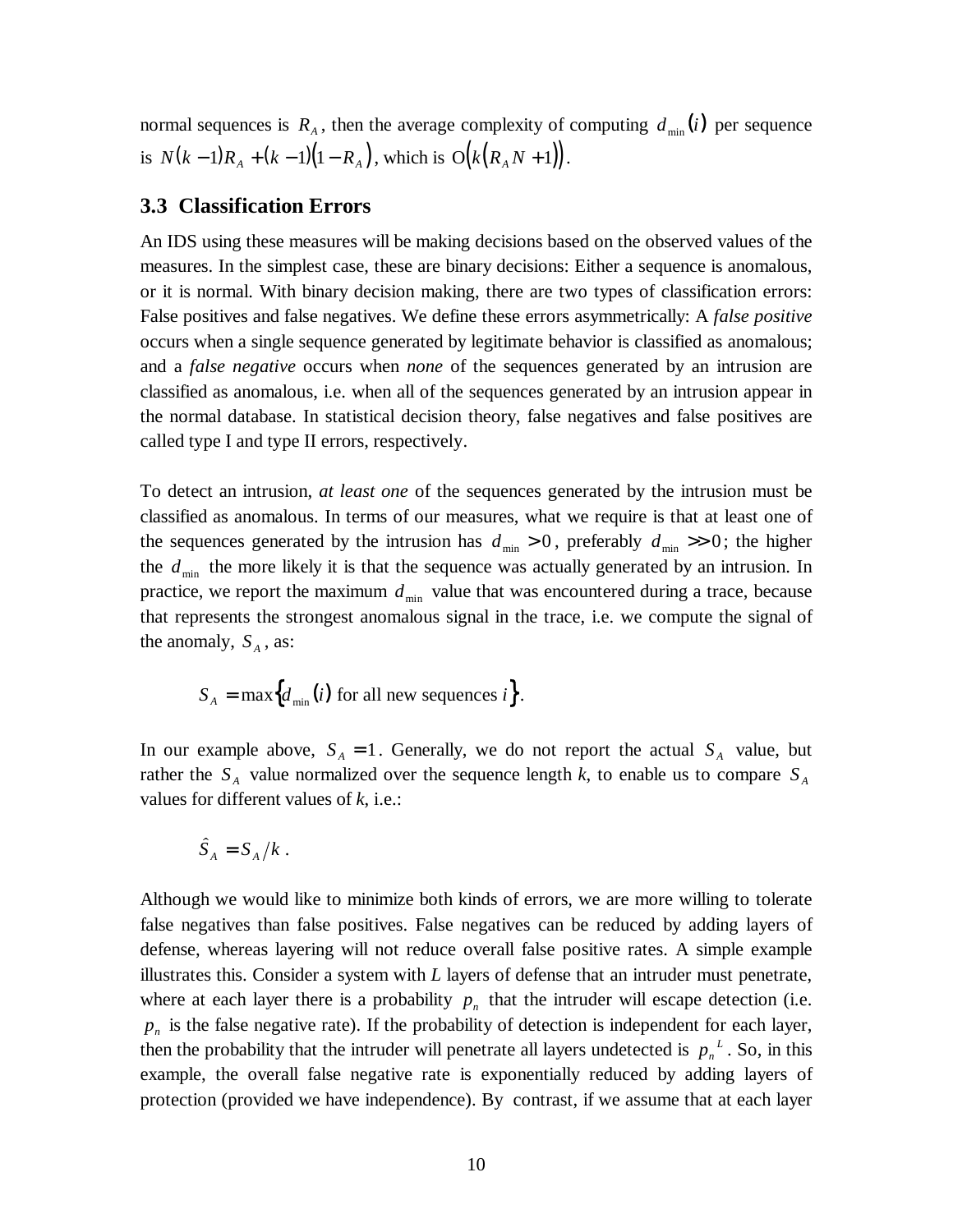we have an (independent) probability  $p_f$  of generating a false positive, then the expected number of false positives is  $p_f L$ . In this case layering compounds false positives.

False positives can be measured when we collect normal behavior in live environments (see section 5). If we are collecting normal empirically, the occurrence of rare but acceptable events could result in an incomplete normal database. If the normal were incomplete, false positives could be the result, as we encounter acceptable sequences that are not yet included in our normal database. To limit false positives, we set thresholds on the  $d_{\min}(i)$  values, i.e. we will regard as anomalous any sequence *i* for which

$$
d_{\min}(i) \geq C.
$$

where  $1 \leq C \leq k$  is the threshold value. To summarize, if a sequence *i* of length *k* is sufficiently different from all normal sequences it is flagged as anomalous.

### **4. Behavior in a Synthetic Environment**

There are two methods for choosing the normal behavior that is used to define the normal database: (1) We can generate a "synthetic" normal by exercising a process in as many normal modes as possible and tracing its behavior; (2) we can generate a "real" normal by tracing the normal behavior of a process in a live user environment. A synthetic normal is useful for replicating results, comparing performance in different settings, and other kinds of controlled experiments. Real normal is more problematic to collect and evaluate (these issues are discussed in section 5); however, we need real normal to determine how our system is likely to perform in realistic settings. For example, if we generate normal synthetically we have no idea what false positive rates we will get in realistic settings because our synthetic, by definition, includes all variations on normal behavior. We could exclude some synthetically generated traces from normal and see what false positives resulted, but it is not clear which traces to exclude---the choice is arbitrary and the resulting false positives would be equally arbitrary. In this section we present results using a synthetic normal.

#### **4.1 Building a Synthetic Normal Database**

We studied normal behavior for three different processes in UNIX: sendmail, lpr and wu.ftpd (a Linux version of ftpd). Because sendmail is the most complex of these processes, we will briefly describe how we exercised sendmail to produce a profile of normal behavior (the methods for constructing synthetic normal for the other two processes are described in Appendix 2). We considered variations in message length, number of messages, message content (text, binary, encoded, encrypted), message subject line, who sent the mail, who received the mail, and mailers. In addition, we looked at the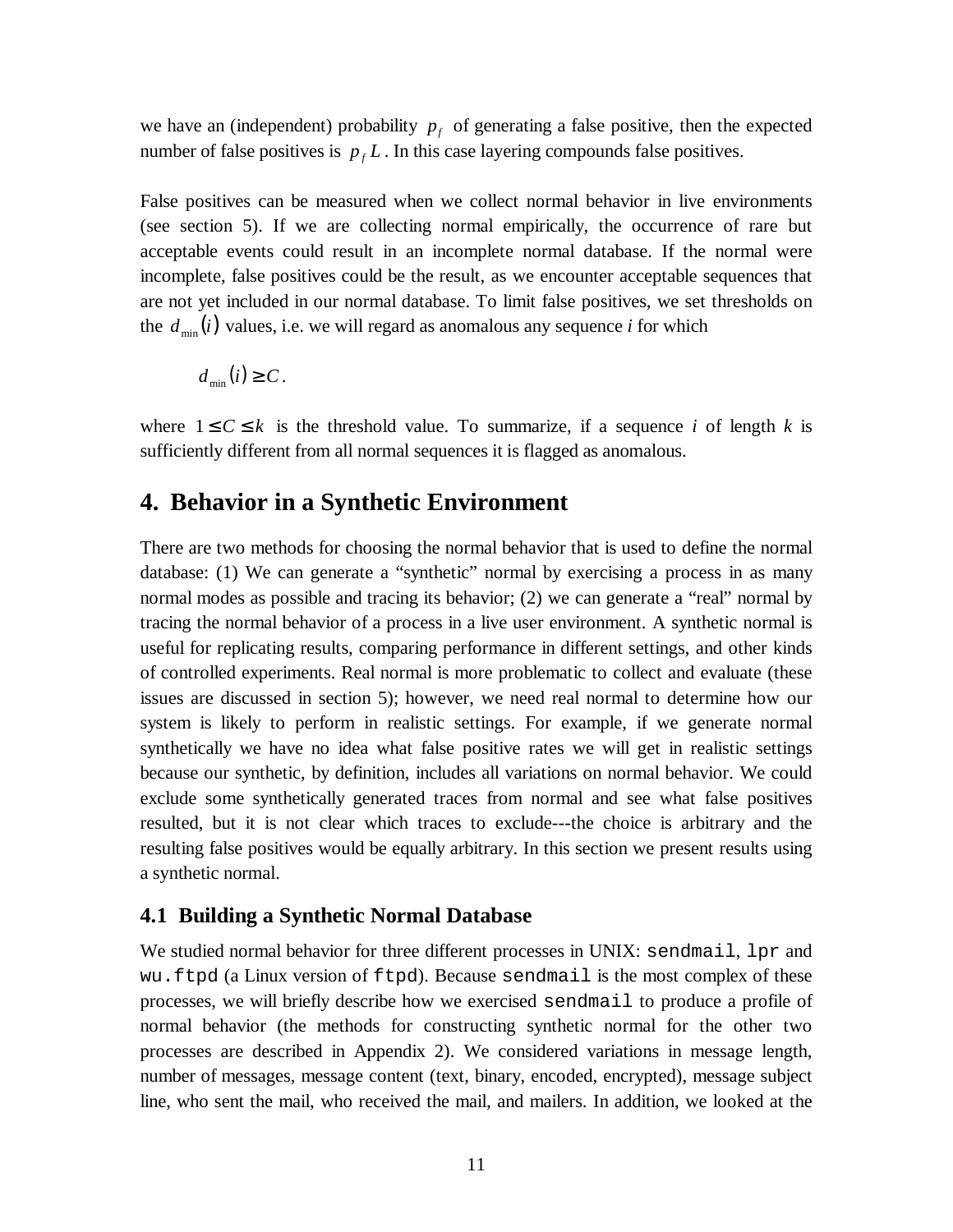effects of forwarding, bounced mail and queuing. Lastly, we considered the effects of the origin of all these variations in the cases of remote and local delivery.

A suite of 112 artificially constructed messages was used to exercise sendmail, producing a trace of a combined length of over 1.5 million system calls. Table 1 shows how many messages of each type were used to generate the normal databases. We began with message length, testing 12 different message lengths, ranging from 1 line to 300,000 bytes. From this, we selected the shortest length that produced the most varied pattern of system calls (50,000 bytes), and then used that as the standard message length for the remaining test messages. Similarly, with the number of messages in a sendmail run, we first sent 1 message and traced sendmail, then we sent 5 messages, tracing sendmail, and so forth, up to 20 messages. This was intended to test the response of sendmail to bursts of messages. We tested message content by sending messages containing ASCII text, uuencoded data, gzipped data, and a pgp encrypted file. In each case, a number of variations was tested and the one that generated the most variations in system call patterns was selected as a single default was selected before moving on to the next stage. These messages constituted our corpus of normal behavior. We reran this set of standard messages on each different operating system and sendmail.cf (the sendmail configuration file) variant that we tried, thus generating a normal database that was tailored to the exact operating conditions under which sendmail was running.

Of the features considered, the following seemed to have little or no effect: Number of messages, message content, subject line, who sent the mail, who received the mail, mail programs and queuing. Message length has a considerably different effect on the sequence of system calls, depending on the message origin: Remote mail produces traces of system calls that are proportional to the length of the message, with little sequence variation in these traces; local mail produces traces that are roughly the same length, regardless of the size of message, but the sequence of system calls used changes considerably as the message size increases. In both cases, once a large enough message size (50K) is used to generate normal, message size makes no difference. The effect of forwarding mail on remote traces is negligible, whereas it has a small but noticeable affect on local traces. Bounced mail had more of an effect remotely, but the effects are still evident in the local case.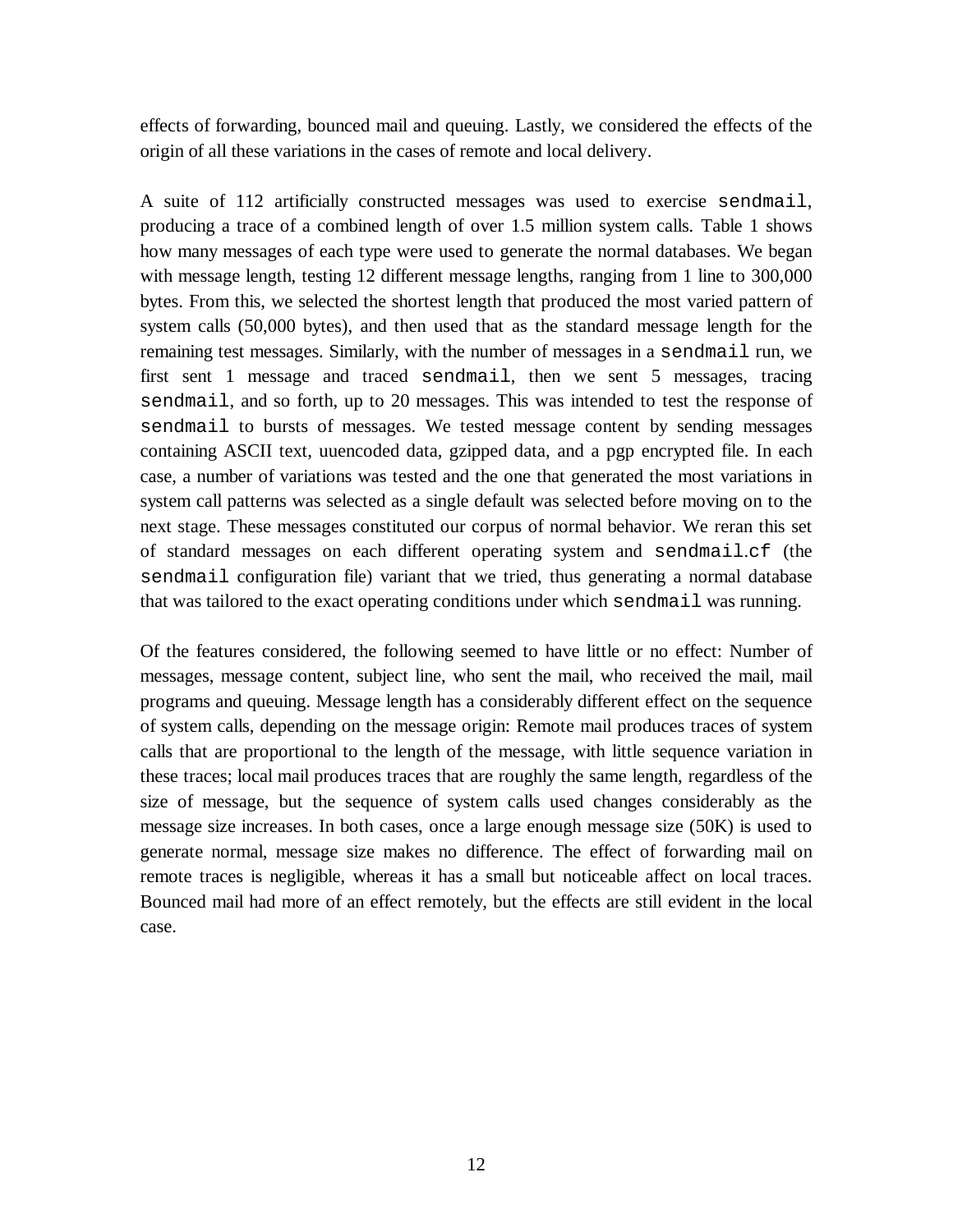| Type of Behavior   | # of Mail Messages          |
|--------------------|-----------------------------|
| message length     | 12                          |
| number of messages | 70                          |
| message content    |                             |
| subject            | $\mathcal{D}_{\mathcal{A}}$ |
| sender/receiver    |                             |
| different mailers  |                             |
| forwarding         |                             |
| bounced mail       |                             |
| queuing            |                             |
| vacation           | 2                           |
| Total              |                             |

**Table 1. Number of messages of each type used to generate synthetic sendmail normal. Each number in the table indicates the number of variants used, for example, we used 12 different message lengths.**

For each test, we generated databases for different values of *k* for each of the three processes tested, i.e. sendmail,  $1pr$  and  $ftpd$ . The results for  $k = 10$  are shown in Table 2. Our choice of sequence length was determined by two conflicting criteria. On the one hand we want a sequence length as short as possible to minimize the size of the database and the computation involved in detection (recall that the time complexity of detection is proportional to *k*). On the other hand, if the sequence length is too small we will not be able to discriminate between normal and anomalous behavior. Our choice of 10 is based on empirical observations (see section 4.2.2).

| process  | Database Size N |
|----------|-----------------|
| sendmail | 1318            |
| lpr      | 198             |
| ftpd     | 1017            |

### **Table 2. Normal database size** *N* **for sequence length of 10, for sendmail, lpr and ftpd.**

These databases are remarkably compact, for example, the sendmail database contains only 1318 unique sequences of length 10, which requires 9085 bytes to store in our current implementation. sendmail is one of the most complex of the privileged processes currently used in UNIX systems, and if its behavior can be described so compactly, then we can expect that other privileged processes will have normals at least as compact. The data are encouraging because they indicate that the range of normal behavior of these processes is limited. Too much variability in normal would preclude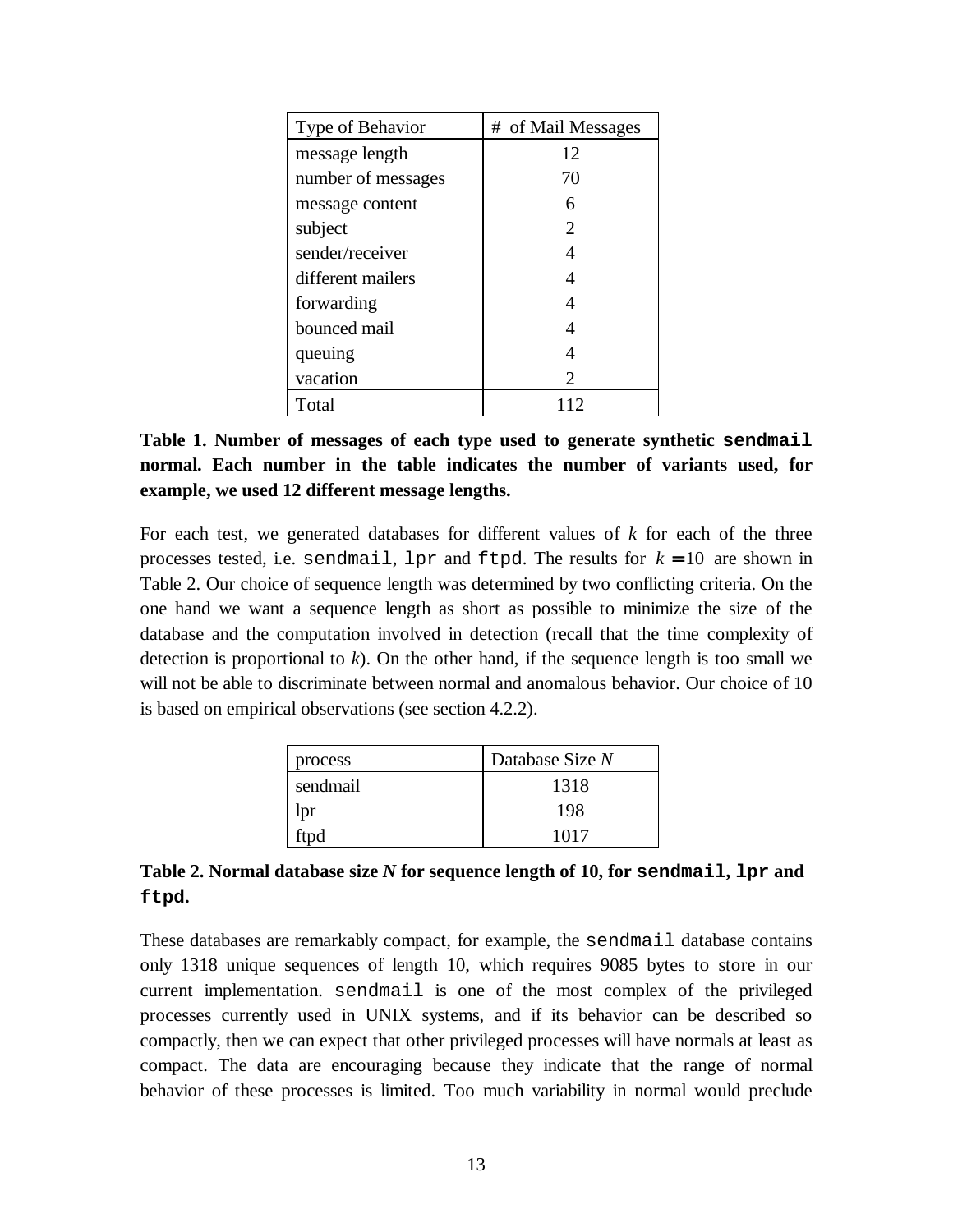detecting anomalies; in the worst case, if all possible sequences of length *k* show up as legal normal behavior, then no anomalies could ever be detected.

How many possible sequences of length *k* are there? If we have an alphabet  $\Sigma$  of system calls, with size  $|\Sigma|$ , then there are  $|\Sigma|^k$  possible sequences of length k. Choosing the alphabet size can be problematic without knowing exactly which system calls are used by sendmail, considering that there are a total of 182 system calls in the SunOS 4.1.x operating system. As a conservative estimate, we assume that sendmail uses no more than 53 calls (the number in the synthetic normal database), so, for  $k = 10$  there are 53<sup>10</sup>, or approximately  $10^{17}$  possible sequences. Thus our sendmail normal database only contains about 10<sup>−</sup><sup>13</sup> percent of the total possible number of patterns. Of course, this is not completely accurate, because the number of possible sequences that sendmail can actually use is limited by the structure of the code. To determine this would require analysis of the source code, which we have avoided doing because our approach is based on simple empirical observations, without recourse to in-depth analysis of the system, i.e. we have no need of specialized knowledge of any processes.

#### **4.2 Detecting Anomalous Behavior**

Can we use our definition of normal to detect intrusions? What we are really asking here is if intrusive behavior is anomalous under our definition of normal. Ideally, we want most, if not all, intrusive behavior to be anomalous. To test this, we have compared the normal databases against a range of known abnormal behavior.

In these experiments, we report the number of mismatches, the percentage of mismatches, databases against a range of known abnormal behavior.<br>In these experiments, we report the number of mismatches, the percentage of mismatches, and the normalized anomaly signal  $\hat{S}_A$ . Because  $\hat{S}_A$  is not dependent o In these experiments, we report the number of and the normalized anomaly signal  $\hat{S}_A$ . Becaustrace, it is our preferred measure. However,  $\hat{S}$ trace, it is our preferred measure. However,  $S_A$  values are meaningful only in the context of detection thresholds, and thresholds are dependent on the acceptable level of false positives. Because of the way we constructed normal, we have zero false positives; thus, trace, it is our preterred measure. However,  $S_A$  values are meaningful only in the context<br>of detection thresholds, and thresholds are dependent on the acceptable level of false<br>positives. Because of the way we construct of detection thresholds, and thresholds are dependent on the acceptable level of talse<br>positives. Because of the way we constructed normal, we have zero false positives; thus,<br>in principle, any  $\hat{S}_A > 0$  indicates an an false positives in a real environment is explored in section 5.

#### **4.2.1 Distinguishing Between Processes**

The first experiments we performed compared sendmail with other UNIX programs. If we could not distinguish between sendmail and other programs, then we would be unlikely to detect small deviations in the behavior of a single process. We have done this comparison for varying sequence lengths. When the sequence length is very low,  $(k = 1)$ , there are very few mismatches, in the range of 0 to 7%. When the sequence length reaches  $k = 30$  there are 100% mismatches against all processes. Results of comparisons for  $k = 10$  are presented in Table 3.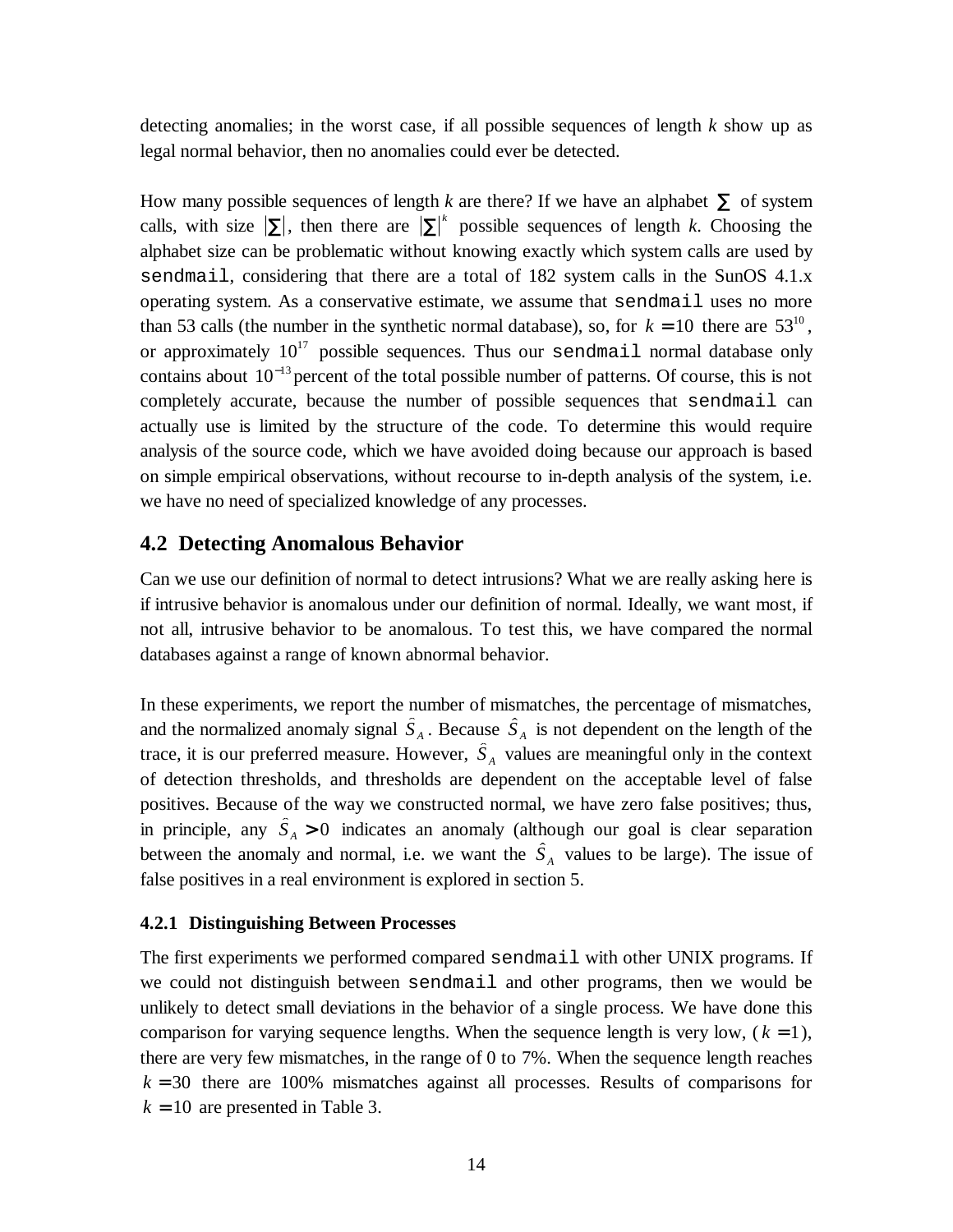Each process showed a significant number of anomalous sequences (at least 57%), and at least one anomalous sequence is quite different from the normal sendmail sequences, as Each process showed a significant number of anomalous sequences (at least 57%), and at least one anomalous sequence is quite different from the normal sendmail sequences, as evinced by  $\hat{S}_A$ , which is at least 0.6, ind from the normal sequences in over half of its positions. The processes shown are distinct from sendmail because the actions they perform are considerably different from those of sendmail. We also tested the normal database for lpr and achieved similar results (data not shown). lpr exhibits even more separation than that shown in Table 3, presumably because it is a smaller program with more limited behavior. These results suggest that the behavior of different processes is easily distinguishable using sequence information alone.

| information alone. |                          |              |                          |
|--------------------|--------------------------|--------------|--------------------------|
|                    |                          |              |                          |
|                    |                          |              |                          |
| Process            | <b>Number Mismatches</b> | % Mismatches | $\hat{\phantom{a}}$<br>S |
| $\lg$              | 42                       | 75           | 0.6                      |
| $ls -l$            | 134                      | 91           | 1.0                      |
| $ls -a$            | 44                       | 76           | 0.6                      |
| ps                 | 539                      | 97           | 0.6                      |
| ps -ux             | 1123                     | 99           | 0.6                      |
| finger             | 67                       | 83           | 0.6                      |
| ping               | 41                       | 57           | 0.6                      |
| ftp                | 271                      | 90           | 0.7                      |
| pine               | 430                      | 77           | 1.0                      |

**Table 3. Distinguishing sendmail from other processes. Each column reports results for a single anomalous measures: Mismatches (column 2), percentage of** Table 3. Distinguishing sendmail from other processes. Each column reports results for a single anomalous measures: Mismatches (column 2), percentage of mismatches over a trace (column 3), and  $\hat{S}_A$  (column 4). The res **sequence length of**  $k = 10$ **. There are no mismatches against sendmail itself because the database includes all variations.**

#### **4.2.2 Detecting Intrusions**

The second set of experiments was to detect intrusions that exploit flaws in three processes: sendmail, lpr and wu.ftpd. Some of the exploits were successful, and others unsuccessful because of updates and patches in software. We report results for both. We would like to be able to detect most if not all of these attempted exploits, even if they fail. Detection of failed intrusions would be a useful warning sign that an attacker is attempting to break into a system. A third behavioral category that we would like to be able to detect is the occurrence of error states, such as sendmail forwarding loops.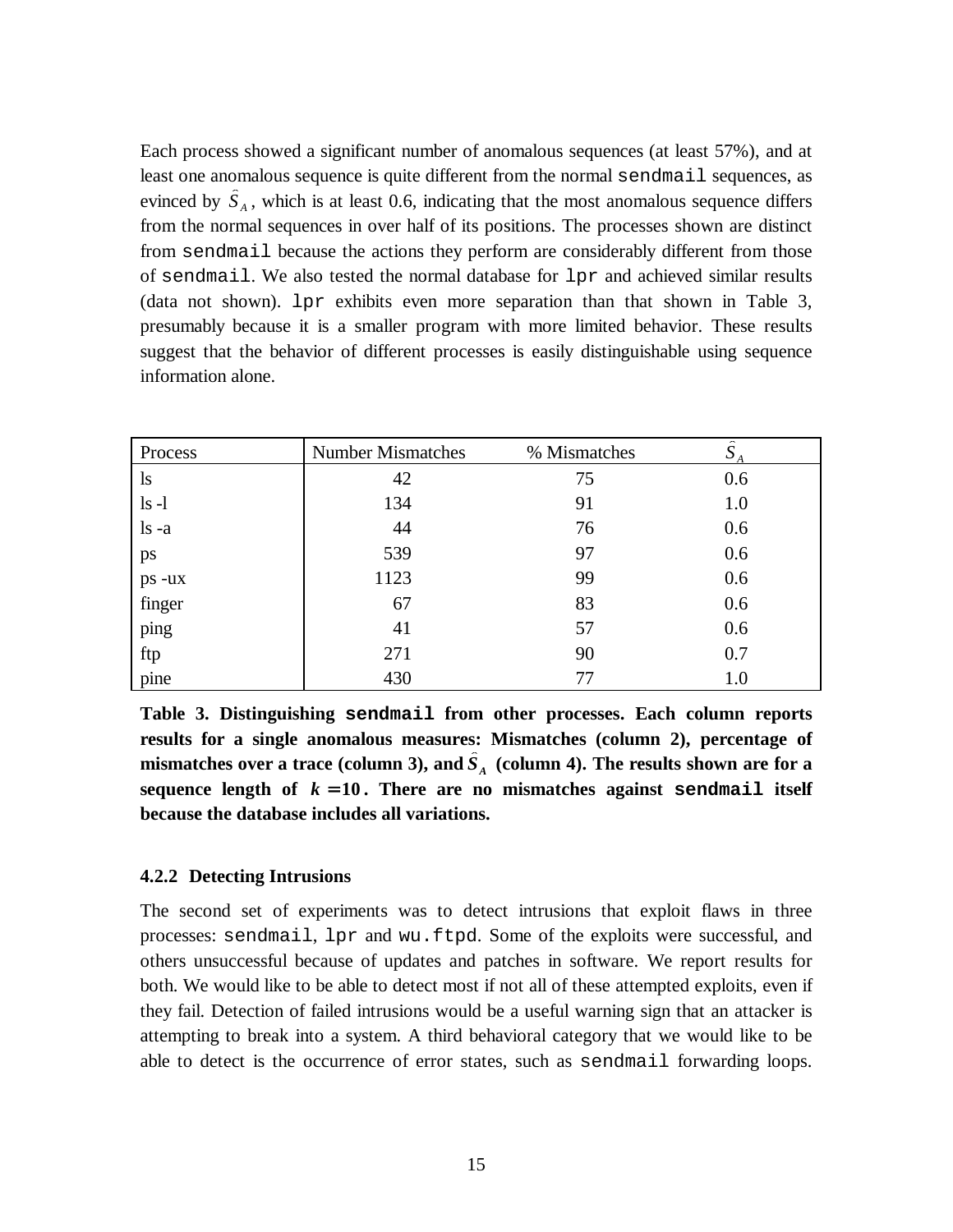Although these error states are not malicious, they are abnormal and indicate that something is amiss with the execution of the process.

We compared system call traces for each of the three categories (successful exploits, unsuccessful exploits and error conditions) with the normal database for the relevant process and recorded the number of mismatches, percentage of mismatches over the trace, We compared system call traces for each of the three categories (successful exploits, unsuccessful exploits and error conditions) with the normal database for the relevant process and recorded the number of mismatches, pe intrusions, and 1 error condition; for lpr and ftpd, we only have one successful intrusion.

Table 4 shows results for successful intrusions. Each row in the table reports data for one typical trace. In most cases, we have conducted multiple runs of the intrusion with identical or nearly identical results; where runs differed significantly, we report them on multiple lines in the table, for example, *remote 1* and *remote 2* are two different runs of the syslogd intrusion. To date, we have collected data on five attacks, three of them for sendmail, one for lpr [4] and one for ftpd. The three sendmail attacks were: sunsendmailcp [2], syslogd [3], [7], and a decode alias attack. These attacks are syslogd intrusion. To date, we have collected data on five attacks, three of them for sendmail, one for  $1pr$  [4] and one for  $1tpd$ . The three sendmail attacks were sunsendmail  $cp$  [2], syslogd [3], [7], and a decode alias values of 0.5 to 0.7. The exception to this is one of the runs of the decode intrusion, which sunsendmaildep [2], syslogd [1]<br>described in the appendix. Most of t<br>values of 0.5 to 0.7. The exception to<br>generates only 1 mismatch and a  $\hat{S}$ generates only 1 mismatch and a  $\hat{S}_A$  value of 0.2. These results suggest approximate detection thresholds that we would need in an online system to detect intrusions. generates only 1 mismatch and a  $S_A$  value of 0.2. These results suggest ap<br>detection thresholds that we would need in an online system to detect intrusions.<br>Anomaly Number Mismatches % Mismatches  $\hat{S}$ 

| Anomaly          | <b>Number Mismatches</b> | % Mismatches | $\sim$<br>ى |
|------------------|--------------------------|--------------|-------------|
| syslogd local 1  | 248                      | 17           | 0.7         |
| syslogd local 2  | 307                      | 20           | 0.7         |
| syslogd remote 1 | 529                      | 30           | 0.7         |
| syslogd remote 2 | 387                      | 26           | 0.7         |
| sunsendmailcp    | 92                       | 25           | 0.6         |
| decode 1         |                          |              | 0.2         |
| decode 2         | 22                       | 2            | 0.5         |
| lprcp            | 242                      | 9            | 0.5         |
| ftpd             | 496                      | 38           | 0.7         |

**Table 4. Detection of successful intrusions for sendmail, lpr and ftpd. The data for the syslogd attack show the results of tracing sendmail (rather than tracing syslogd itself). The three columns list the results for various anomalous measures,** Table 4. Detection of successful intrusions for sendmail, lpr and ttpd. The data<br>for the syslogd attack show the results of tracing sendmail (rather than tracing<br>syslogd itself). The three columns list the results for var  $k = 10$ .

The results of trying to detect unsuccessful intrusions and error conditions are shown in Table 5. The unsuccessful intrusions are based on attack scripts called sm565a and sm5x.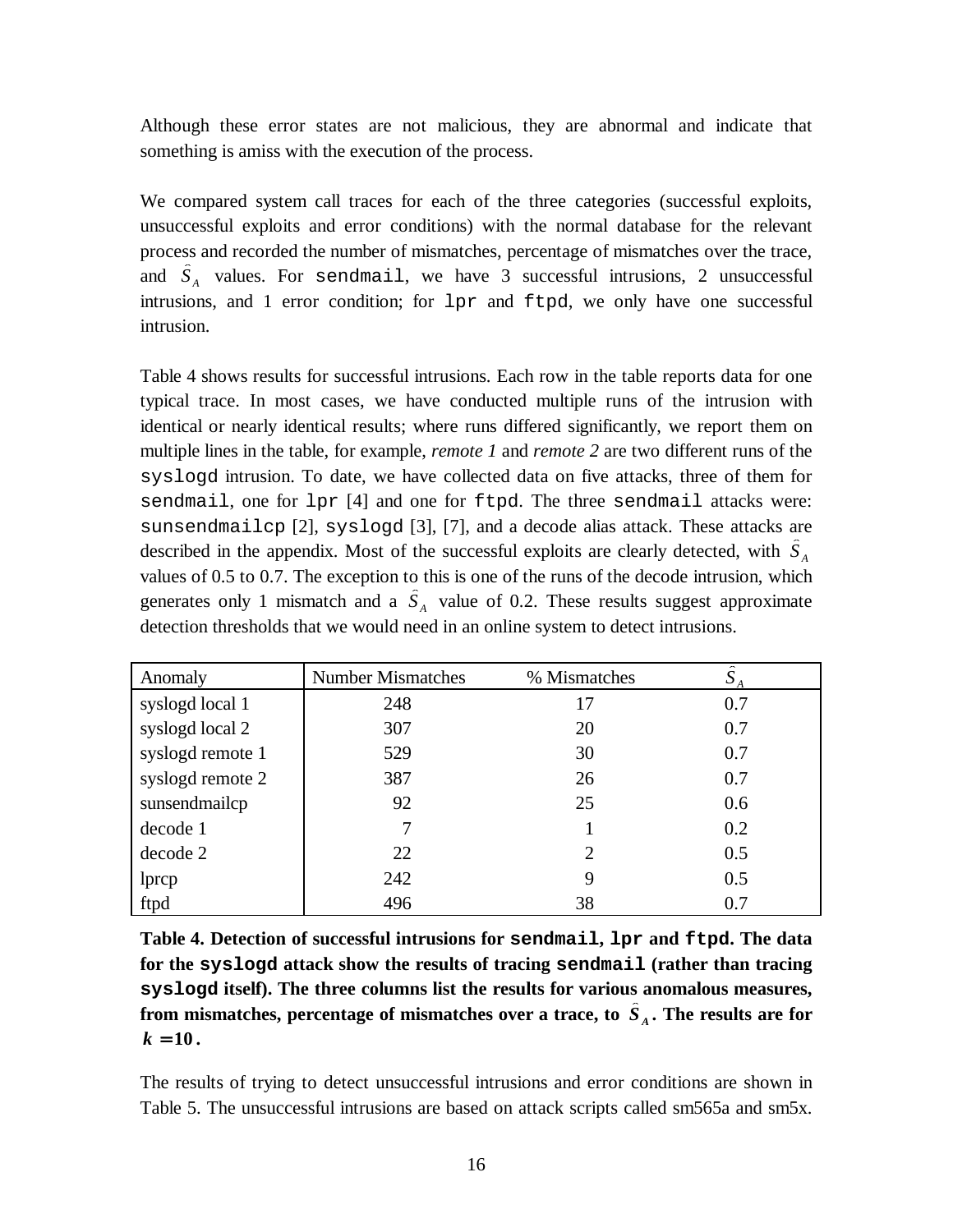SunOS 4.1.4 has patches that prevent these particular intrusions. Overall, these unsuccessful intrusions are as clearly detectable as the successful intrusions. Error SunOS 4.1.4 has patches that prevent these particular intrusions. Overall, these unsuccessful intrusions are as clearly detectable as the successful intrusions. Error conditions are also detectable within a similar range undesirable errors, we have studied local forwarding loops in sendmail (see appendix<br>for a description).<br>Anomaly Number Mismatches % Mismatches  $\hat{S}_A$ for a description).

| Anomaly        | <b>Number Mismatches</b> | % Mismatches | $\sim$ |
|----------------|--------------------------|--------------|--------|
| sm565a         | 54                       | 22           | 0.6    |
| sm5x           | 472                      | 33           | 0.6    |
| forward loop 1 | 51                       |              | 0.5    |
| forward loop 2 | 86                       | 16           | 0.5    |
| forward loop 3 | 108                      | 18           | 0.6    |
| forward loop 4 |                          |              | 0.4    |

**Table 5. Detection of unsuccessful intrusions and error conditions for sendmail. The three columns list the results for various anomalous measures, from** Table 5. Detection of unsuccessful intrusions and error conditions for sendmail.<br>The three columns list the results for various anomalous measures, from<br>mismatches, percentage of mismatches over a trace, to  $\hat{S}_A$ . The  $k = 10$ .

In summary, we are able to detect *all* the abnormal behaviors we tested against, including successful intrusions, failed intrusion attempts, and unusual error conditions.

We have only reported results for  $k = 10$  because experiments show that varying successful intrusions, failed intrusion attempts, and unusual error conditions.<br>We have only reported results for  $k = 10$  because experiments show that varying<br>sequence length has little effect on detection, in terms of t sequences of length  $k = 2$  to  $k = 30$ . The minimum sequence length used was 2, because We have only reported results for  $k = 10$  because experiments show that varying sequence length has little effect on detection, in terms of the  $\hat{S}_A$  measure. We analyzed sequences of length  $k = 2$  to  $k = 30$ . The mini sequence length used was 30 because the cost of computation scales with sequence length. The results are reported in Figure 2. The decode intrusion is not detectable for  $k < 6$ , but  $k = 1$  will just give  $S_A = 0$  or  $S_A = 1$ , which is not sufficiently informative. The maximum sequence length used was 30 because the cost of computation scales with sequence length. The results are reported in Figure 2. T an increased sequence length results in a decreased anomaly signal. This could happen if the anomalies consisted of short clumps of system calls separated by large gaps: As sequence length increases, longer sequences would be more similar to normal sequences. For example, say we had a normal sequence *open, read, mmap, mmap, open, read*, which an intrusion disrupted in the first three positions to give *close, close, close, mmap, open,* sequence length increases, longer sequences would be more similar to normal sequences.<br>For example, say we had a normal sequence *open*, *read*, *mmap*, *nmap*, *open*, *read*, which<br>an intrusion disrupted in the first th For example, say we had a normal sequence *open, read, mmap, mmap, open, read*, which<br>an intrusion disrupted in the first three positions to give *close, close, close, mmap, open,*<br>*read*. Then  $k = 3$  would give  $\hat{S}_A =$ 6 or slightly larger than 6, because that will allow detection of anomalies while minimizing computation, which is directly proportional to *k*. We have chosen  $k = 10$  because that gives a margin for error (this could make the databases reported here larger than those reported in [16]).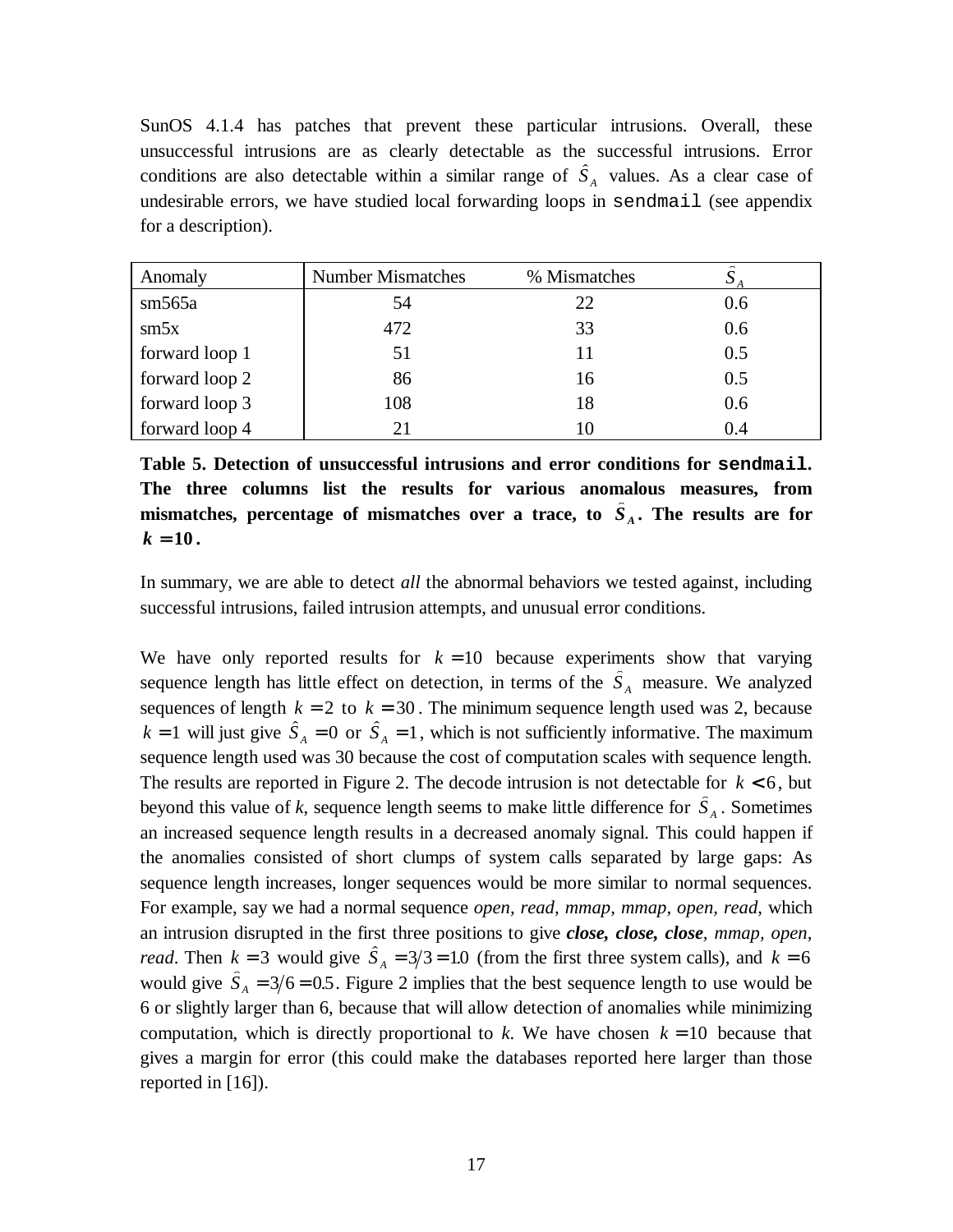

**sequence length makes little difference once we have a length of at least 6.**

Considering only the three anomaly measures gives a limited picture of the sorts of **sequence length makes little difference once we have a length of at least 6.**<br>Considering only the three anomaly measures gives a limited picture of the sorts of<br>perturbations caused by intrusions and other unacceptable values only indicate the most anomalous sequence without giving any clear idea of how anomalous sequences are temporally distributed. The anomaly profile in Figure 3 shows the temporal distribution of anomalous sequences for a successful sendmail intrusion, one of the syslogd intrusion runs. From this figure we can see how noticeable intrusions are, and how anomalies are clumped. It also indicates that we might be able to detect some intrusions *before* an intruder gains access, right at the start of the intrusive behavior.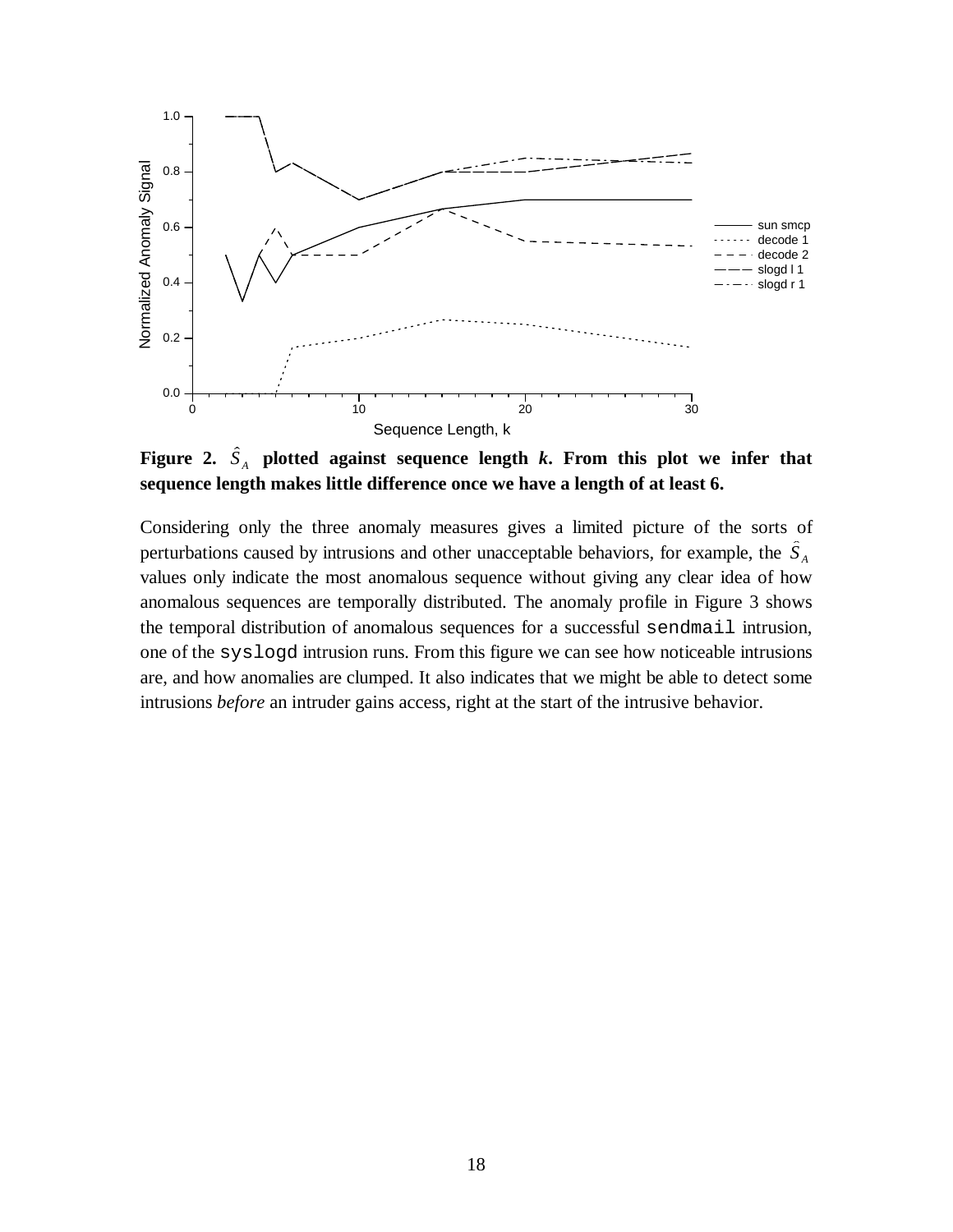

**Figure 3. Anomaly profile for syslogd local 1 intrusion. The data represents a trace of system calls that is a concatenation of 5 forked sendmail processes. The** *S <sup>A</sup>* **value for this intrusion is 0.7, i.e. the highest point reached on the y axis.**

### **5. Behavior in a Real Environment**

The results reported in section 4 were based on normal databases generated synthetically, i.e. we attempted to exercise all normal modes of behavior of a given process and used the resulting traces to build our normal databases. For an IDS that is deployed to protect a functioning system, this may not be the best way to generate normal. The real normal behavior of a given process on a particular machine may be quite different from the synthetic normal. Some synthetic normal behaviors may be absent in an actual system; on the other hand, the real normal might include behavior that we had not thought of, or were unable to incorporate into the synthetic. In this section we attempt to build normal in a real environment.

Several questions arise when we consider collecting real normal on a running system:

- 1. How do we ensure that we have not included abnormal sequences? That is, how do we ensure that the system is not being exploited as we collect the normal traces? Including abnormal sequences could result in false negatives.
- 2. How do we ensure that our normal is sufficiently comprehensive? How long do we collect normal for? How much normal is enough? An incomplete normal could result in false positives.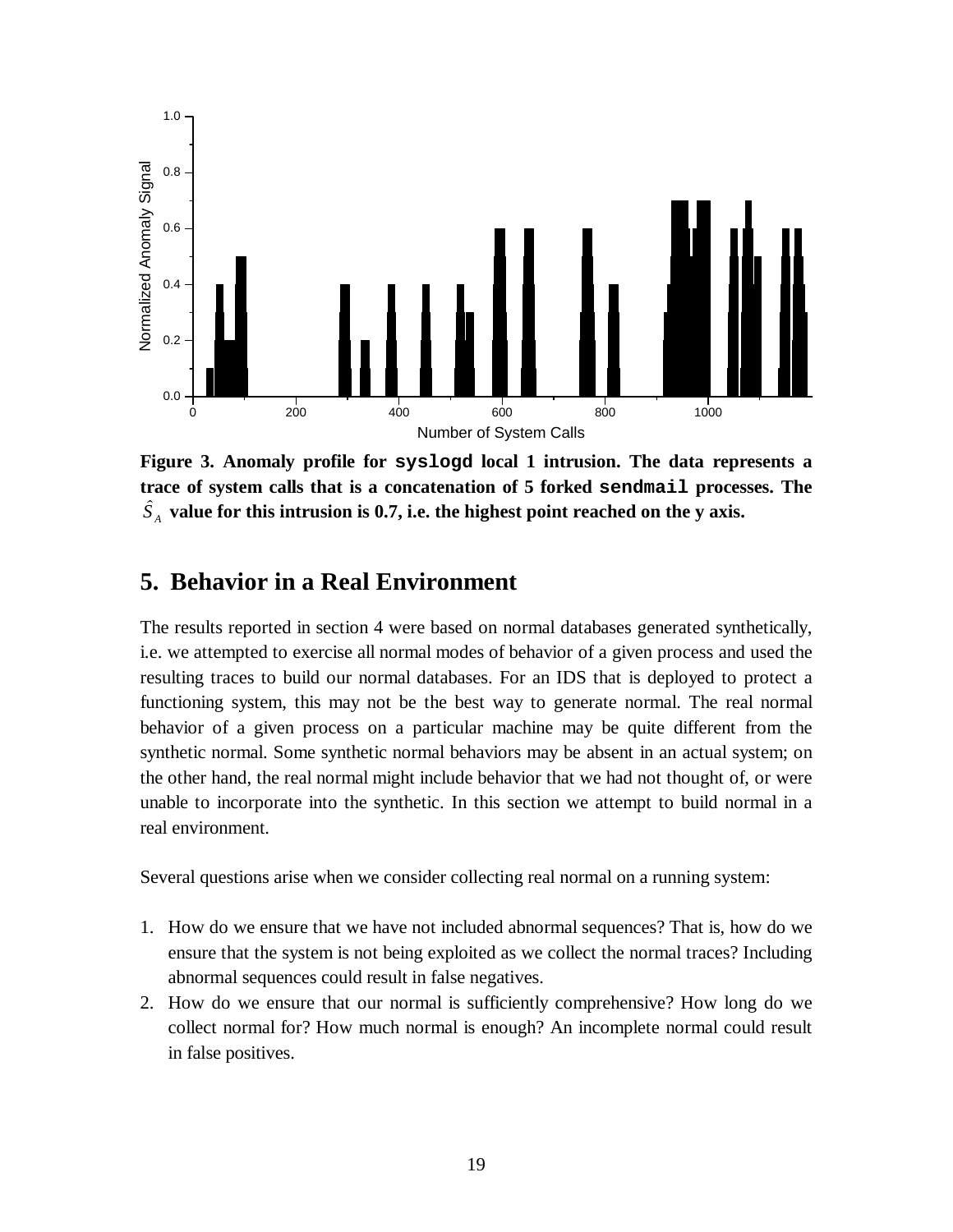3. Are intrusions still detectable as we increase the size of the normal? As the size of normal increases, we include rare normal sequences that may overlap more with abnormal sequences, thus reducing detection rates, i.e. increasing false negatives.

### **5.1 Collecting Real Normal**

We have collected normal for  $1pr$  in two different real environments, at the Massachusetts Institute of Technology's Artificial Intelligence laboratory (MIT), and at the University of New Mexico's Computer Science Department (UNM). In both cases, we used a very simple solution to question 1 posed above: How do we ensure that intrusive behavior is not included in these normals? For the lpr we have studied, we are aware of only one intrusion (reported in section  $4.2.2$  above) which requires getting  $1pr$  to generate a 1000 print jobs in close succession, which is something we as observers could easily detect on a system that never generates more than 200 jobs in a day. This does not guarantee that our normal is free of intrusion traces, but at least we have excluded the intrusion against which we do our analysis. In general, however, the problem will not be so trivial, particularly if we do not know the nature of the intrusion beforehand, i.e. if we are concerned with true anomaly detection. Possible ways of excluding intrusive behavior from the normal trace include:

- Collect normal in the real, open environment, whilst monitoring the environment very carefully to ensure that no intrusions have happened during our collection of normal. This is what we did for lpr.
- Collect normal in an isolated environment where we are sure no intrusions can happen. The disadvantage of this solution is that the normal will possibly be incomplete, because the environment is of necessity limited, particularly in the case of processes, such as sendmail, that communicate with the outside world.

In the MIT environment, we traced  $1pr$  running on 77 different hosts, each running SunOS, for two weeks, to obtain traces of a total of 2766 print jobs. The growth of the size *N* of the normal database is shown in Figure 4. As more print jobs are traced and the traces added into normal, so the number of unique sequences *N* in the normal database grows. Initially, the growth is very rapid, but then tapers off, in particular, for  $k = 6$  and  $k = 10$ , there is minimal database growth past 1000 print jobs. This reinforces the idea of choosing as short a sequence length as possible, because we can accumulate the full range of normal sequences much more rapidly for short sequences. We regard Figure 4 as promising, because it indicates that normal behavior is limited and can be collected in a short period of time (depending on how much the system is used).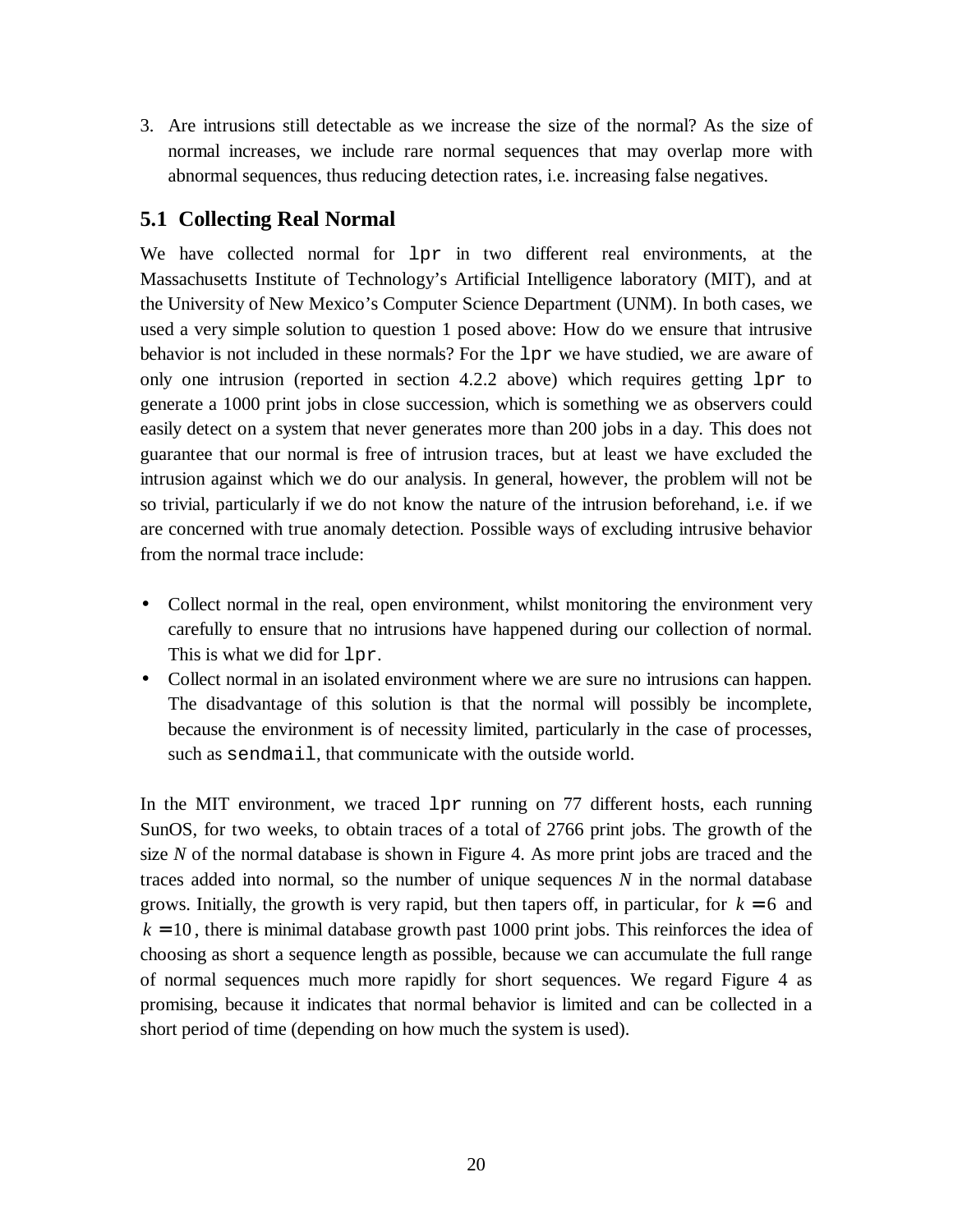

**Figure 4. Growth of database size for lpr real normal collected at MIT. The x axis indicates the number of print jobs traced, and the y axis indicates the number of unique sequences** *N* **in the normal database.**

For lpr in the UNM environment, we get similar patterns of database growth (data not shown), although the normals were collected in quite different environments. We traced lpr on only one host at UNM, for three months, during which we traced 1234 print jobs. A comprehensive comparison of the two lpr normals is given in Table 6. From this table it can be seen that the circumstances in which the normals were collected differ considerably, resulting in databases of very different sizes. Suprisingly, a comparison of the unique sequences in both databases for sequences of length 6 indicates that only 141 of the sequences are the same between the databases, which represents 40% of the UNM database and 29% of the MIT database. Although these databases are very different, they both detect the lprcp intrusion almost identically. When we analyze the anomalous sequences generated by the intrusion, we find that there are 16 *unique* anomalous sequences detected by the UNM database, which are identical to 16 of the 17 unique anomalous sequences detected by the MIT database, i.e. the anomaly is almost identical for both databases. This suggests the potential of encoding intrusion signatures in sequences of system calls, i.e. the system call signature could be the basis of a misuse-IDS, or an IDS that does both anomaly and misuse detection (for a further exploration of these ideas see [36]).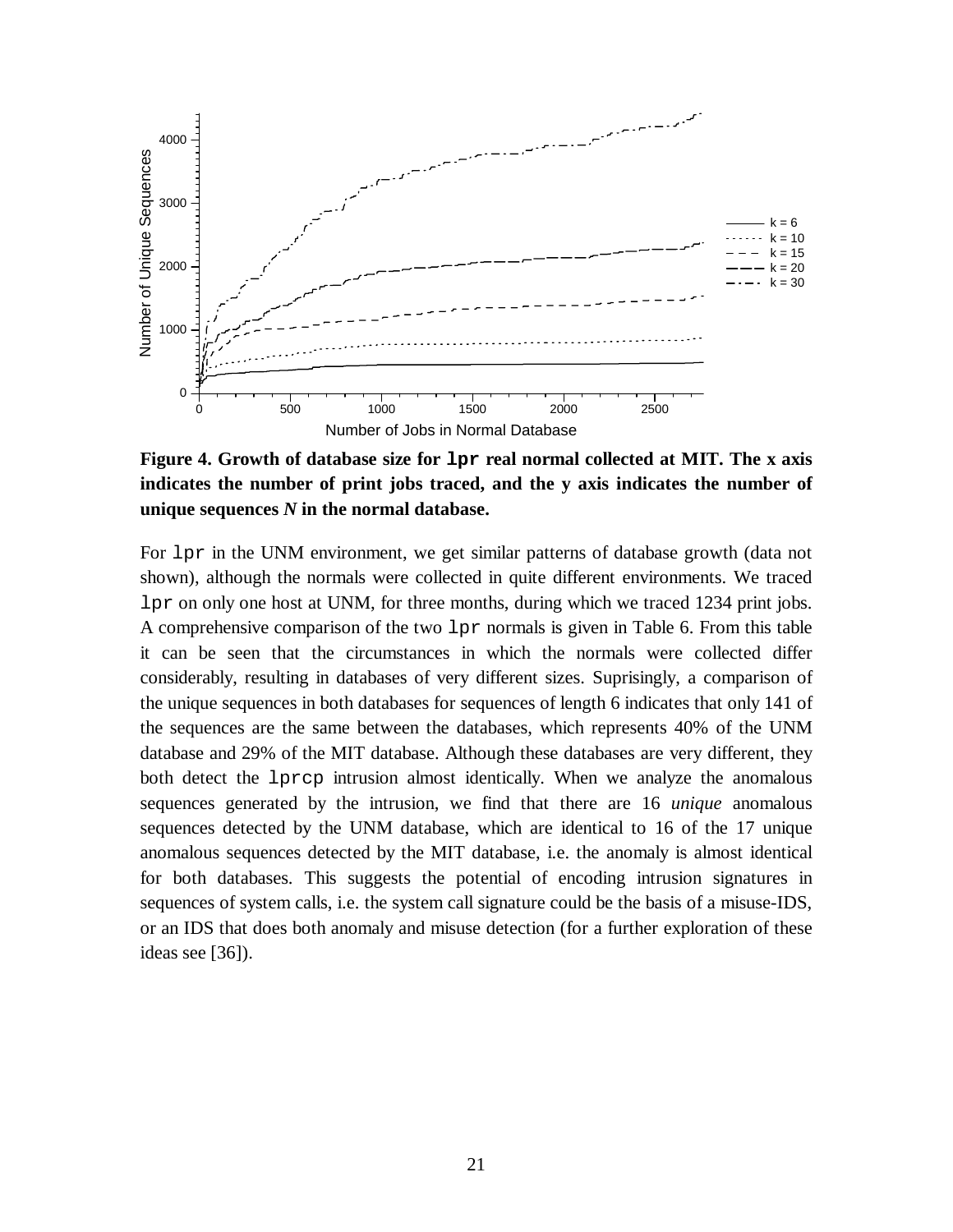|                      | UNM   | MIT   |
|----------------------|-------|-------|
| Number of hosts      |       | 77    |
| Number of print jobs | 1234  | 2766  |
| Time period (weeks)  | 13    |       |
| $DB$ Size $N$        | 569   | 876   |
| Detection of lprcp:  |       |       |
| # mismatches         | 11009 | 11006 |
| % mismatches         |       |       |
| $\mathbf C$          | 1) 4  | O 4   |

**Table 6. Comparison of lpr normals collected at MIT and at UNM.**

### **5.2 How much Normal is enough?**

In this section we are trying to address questions 2 and 3 posed above: How much normal is enough? and, are intrusions still detectable as the size of normal increases? In our experiments we used the lpr data we collected in the real environments at MIT and UNM. In both cases, we divided the set of data into two, the first set is used as the training set, and the second set as the test set. The training data are used to build up a normal database, and the test data are scanned using this normal database (we explain below how we choose the test and training sets). A false positive is then any sequence *i* in the test set for which

 $d_{\min}(i) \geq C$ .

We determine the lowest false positive rate  $\epsilon$ <sub>*fp*</sub> by setting the threshold *C* to be the minimum value needed for the normal database to detect the lprcp intrusion. Because we only have one intrusion to test against, and we set the threshold so that we always detect it, we have zero false negatives. The false positive rate is simply the number of false positives per job.

The *expected* false positive rate was calculated using the bootstrap technique [12]. We divided the jobs into test and training sets as follows: up to 700 jobs were chosen randomly with replacement for the training set, and the remaining jobs were used for the test set (thus we had a test set of 2066 jobs for MIT and one of 534 jobs for UNM). This process was repeated 100 times to get the bootstrap estimate. The bootstrap is applicable here because the data appear to be stationary. We checked for stationarity by sampling the jobs both randomly, and in small chronologically consecutive groups, and comparing the means produced by the two sampling methods. A two-tailed, two sample t-test between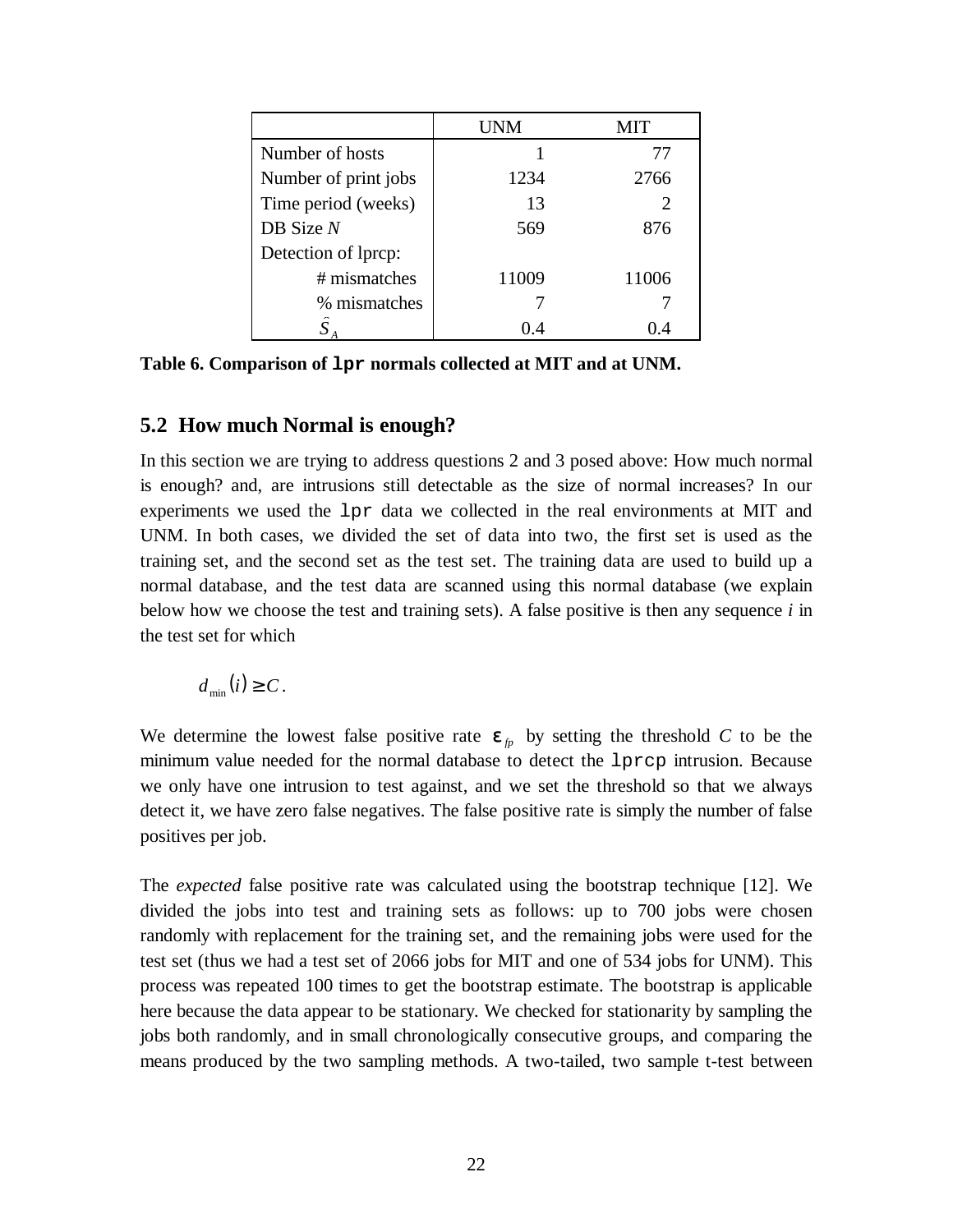these two samples gives a P-value of 0.19. Thus the probability that these means are different is insignificant.

The expected false positive rates and standard deviations are shown in Figure 5 as the size of the normal database increases. The data shown are for the MIT  $1pr$ , with  $k = 10$ , and  $C = 4$ . Similar results were obtained with the  $1pr$  data collected at UNM (data not shown).



**Figure 5. Bootstrap estimate of change in expected false positive rate as normal database size increases.**

To summarize, the lowest expected false positive rate in Figure 5 is  $0.01 \pm 0.004$ . This is about 1 false positive in every 100 jobs, or, on the MIT system, an average of 2 false positives per day. This rate was computed for a normal database of 700 jobs, with 2066 jobs in the test set. From Figure 5 the false positve rate appears to be leveling off. However, when we increase the size of the normal database to 1400 jobs, with a test set of 1366 jobs, the rate drops to  $0.005 \pm 0.002$ , which is one false positive per day. We are hesitant to draw too many conclusions from these data because they are derived from a single process for which we have only one true positive (intrusion), and so we cannot get an accurate measure of false negatives, or the false positive rate we could expect if we had to detect several different intrusions. Furthermore, although we have done tests to check for stationarity, we cannot be absolutely sure that there are no time-dependent effects in the data.

If we build the normal database chronologically from the first 700 jobs and compare that to the remaining 2066 jobs, we get a false positive rate of 0.004 for a sequence length of 10. Although this is within the bootstrap distribution, there is a probability of only 0.05 of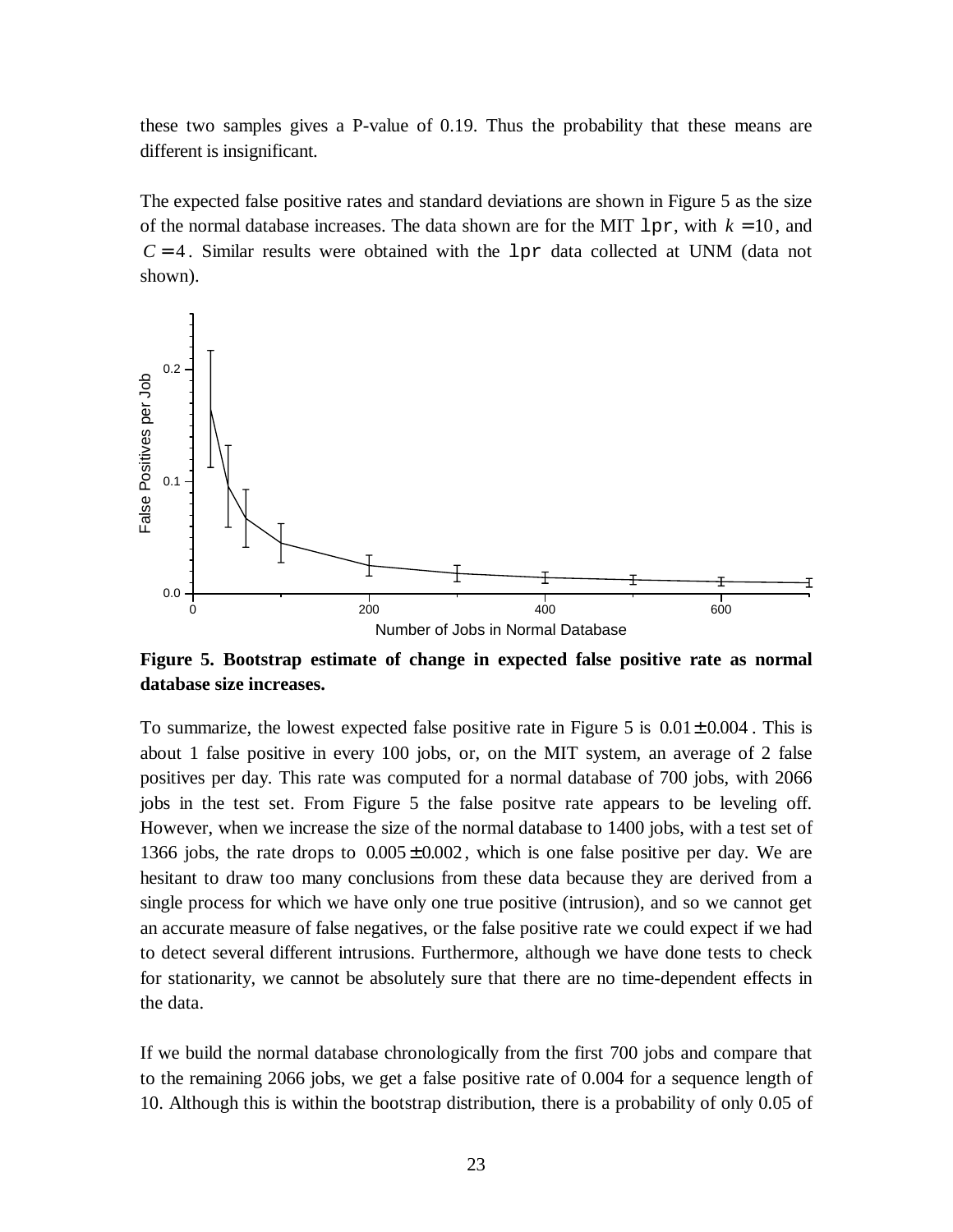getting a false positve rate that low when the jobs are randomly selected. So it may be that there are temporal dependencies. In an on-line system, normal would be constructed from the first jobs encountered, and so in this case we could expect lower false positive rates.

It is worth noting that these false positive rates are computed for a system in which we have only spent 3 or 4 days collecting normal behavior. Provided the size of the normal database does not grow indefinitely, we could expect our false positive rates to reduce as we spend more days on normal collection. This is illustrated by the fact that when we increase the size of the normal database to include 1400 jobs (7 days), our false positive rate halves. Furthermore, even if we use all of the normal behavior traced over two weeks to build the normal database, the threshold for detection of the lprcp intrusion does not drop (see Table 6).

### **5.3 Analysis of False Positives**

We looked at the sequences which were responsible for the false positives to get an idea of what could be causing rare but acceptable behavior. We investigated several false positives and found unusual circumstances behind all of them, including:

- Trying to print on a machine where the file  $/dev/printer$  did not exist. This file is a named local socket that connects to lpd running on the machine. Apparently lpr would place a job in the queue, but could not communicate with lpd. It is unclear whether lpd indicated an error. It is likely that the job did not print.
- Printing from symbolic links. 1 px was told to print a file in the current directory using the -s flag. It seems that the file to be printed was actually a symbolic link to another file, so lpr followed the symbolic link to the original file, and then placed a symbolic link to the real file in the spool directory.
- Printing from a separately administered machine with a very different configuration.
- Trying to print a job so large that  $1pr$  ran out of disk space for the log file.

When the normal database is built chronologically, there are only 6 false positives, 3 of which are caused by the first case above, and 3 of which are caused by the second case.

## **6. Discussion**

The previous two sections have presented evidence that short sequences of system calls are good discriminators between normal and abnormal operating characteristics of several common UNIX programs. In essence, we have found a regularity in executing programs that is highly likely to be perturbed by intrusive activities. These results are interesting for several reasons: They suggest a possible implementation path for a lightweight intrusiondetection system; the techniques might be applicable to security problems in other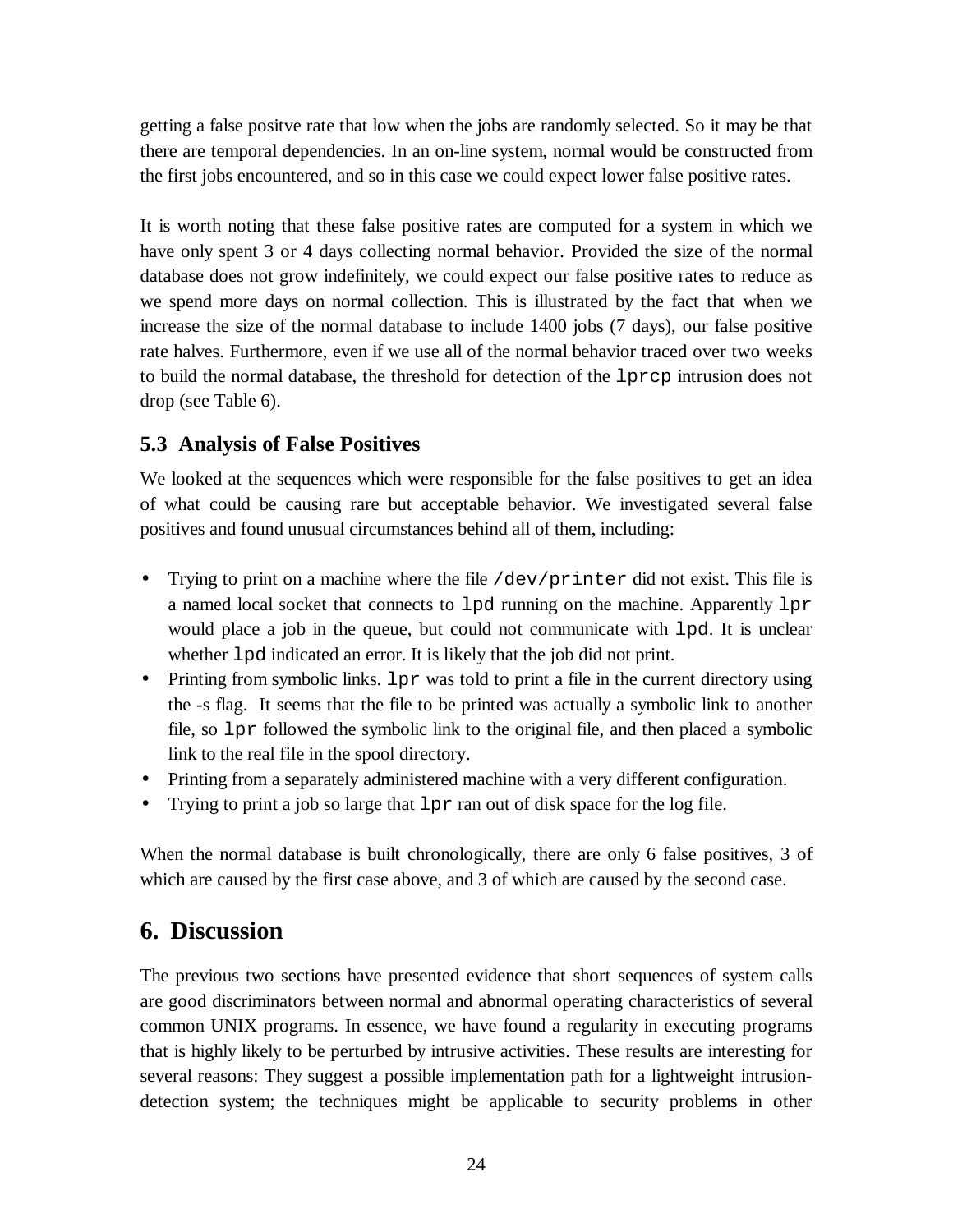computational settings; they illustrate the value of studying the empirical behavior of actual systems; and they suggest a strategy for approaching other on-line problems in computing that are not well solved by conventional methods.

Although the results presented in Sections 4 and 5 are suggestive, much more testing needs to be completed to validate the approach. In particular, extensive testing on a wider variety of UNIX programs being subjected to large numbers of different kinds of intrusions is desirable. For each of these programs, we would ideally like to have results both in controlled environments (in which we could run large numbers of intrusions) and in live user environments. Overall, we expect that discrimination will be more difficult in highly stressed environments (high user loads, overloaded networks, etc.) in which many exceptional conditions are raised. Furthermore, we would like to test these ideas in different operating systems, such as Windows NT.

However, there are some logistical problems associated with collecting data in live user environments. Most operating systems are not shipped with robust tracing facilities, and as much as possible, we would like to collect data in standardized environments. It is difficult to justify installing code with known vulnerabilities (needed to run large numbers of different intrusions) in a production environment, thus putting the user community at risk of real intrusions. Finally, there are no obvious stopping criteria. Every system is slightly different---when can we say that we have collected enough data on enough different programs in enough different environments?

Assuming that more detailed experiments confirm our results, there are a host of systemsengineering questions that need to be addressed before an IDS based on these principles could be implemented and deployed. First, what combination of synthetic and actual behavior should be collected to define a normal database? In many user environments, certain (legitimate) features of programs might be seldom used, and so a database generated from live user traces might contain false positives, whereas constructing a synthetic database appropriately could prevent these false positives. It would also be much easier to distribute an IDS that did not require a lot of customization at the time it is installed---an IDS should make systems administration easier not harder. Thus, the collection of real usage data at install-time would have to be highly automated. A related complication is how to guarantee that no intrusions take place during the collection of normal behavior. Second, which UNIX programs should be monitored, and how (and when) should databases be switched when different processes are started? We could use a completely different database for each program---earlier we emphasized that normal behavior for different programs is significantly different (ranging from 40% to 80%). However, these percentages also imply that there is much behavior in common between different programs, and so in a running implementation we might be able to reduce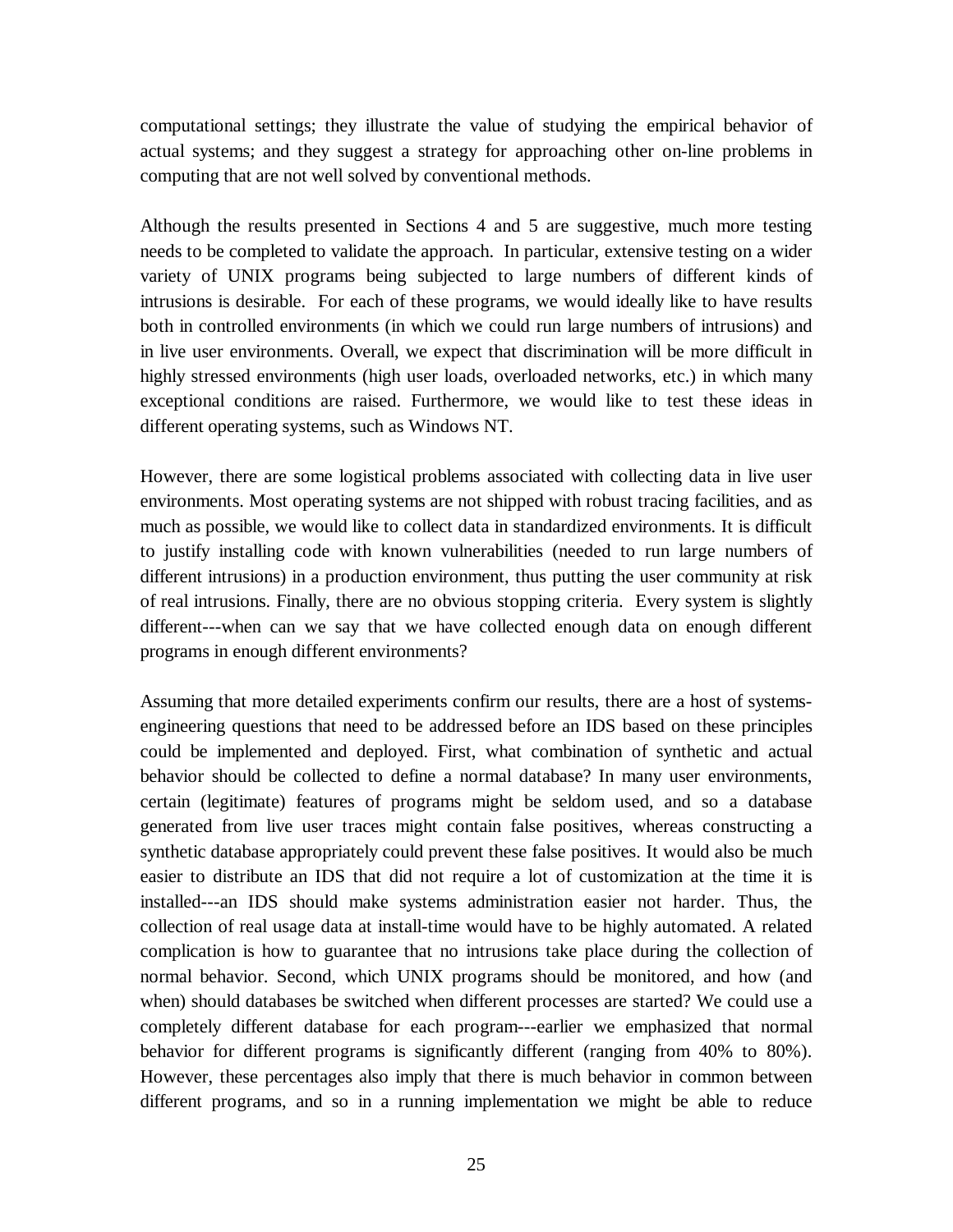resource requirements by exploiting this commonality. Finally, we envision our IDS as a real-time, on-line system that could potentially discover and interrupt some intrusions before they were successful. The feasibility of this is highly dependent on efficient design and implementation of both the tracing facility and the algorithms that detect mismatches.

An important question in the context of an IDS is what response is most appropriate once a possible intrusion has been detected. This is a deep topic and largely beyond the scope of our paper. Most IDS respond by sending an alarm to a human operator. In the long run, however, we believe that the response side will have to be largely automated if IDS technology is going to be widely deployed. We have some evidence that intrusions generate highly regular signatures, so it might be possible to store these signatures for known intrusions and respond more aggressively when those signatures are detected. Then for new anomalies more cautious actions could be taken. One advantage of monitoring at the process level is that a wide range of responses is possible, ranging from shutting down the computer completely (most radical) to simply running the process at lower priority.

The method we propose is not a panacea---it will certainly miss some forms of intrusions. One example is race condition attacks, which typically involve stealing a resource (such as a file) created by a program running as root, before the program has had a chance to restrict access to the resource. If the root process does not detect an unusual error state, a normal set of system calls will be made, defeating our method. Other examples of intrusions that would be missed are password hijacking (when one user masquerades as another), and cases in which a user violates policy without using privileged processes.

The idea of looking at short sequences of behavior is quite general and might be applicable to several other security problems. For example, people have suggested applying the technique to several other computational systems, including: The Java virtual machine, the CORBA distributed object system, security for ATM switches, and network security. For each of these potential applications, it will be necessary first to determine empirically whether simple definitions (analogous to sequences of system calls) give a clear and compact signature of normal behavior, and then to determine if the signature is perturbed by intrusive behavior.

In earlier papers, we have advocated a comprehensive approach to computer security based on a collection of organizing principles derived from our study of the immune system [36]. The immune-system perspective has certainly influenced many of our design decisions, but in this paper we are emphasizing concrete computational mechanisms and largely ignoring the immune system connection. Details of how our approach to IDS fits into the overall immune-system vision are given in [15]. Extensions are suggested by analogy.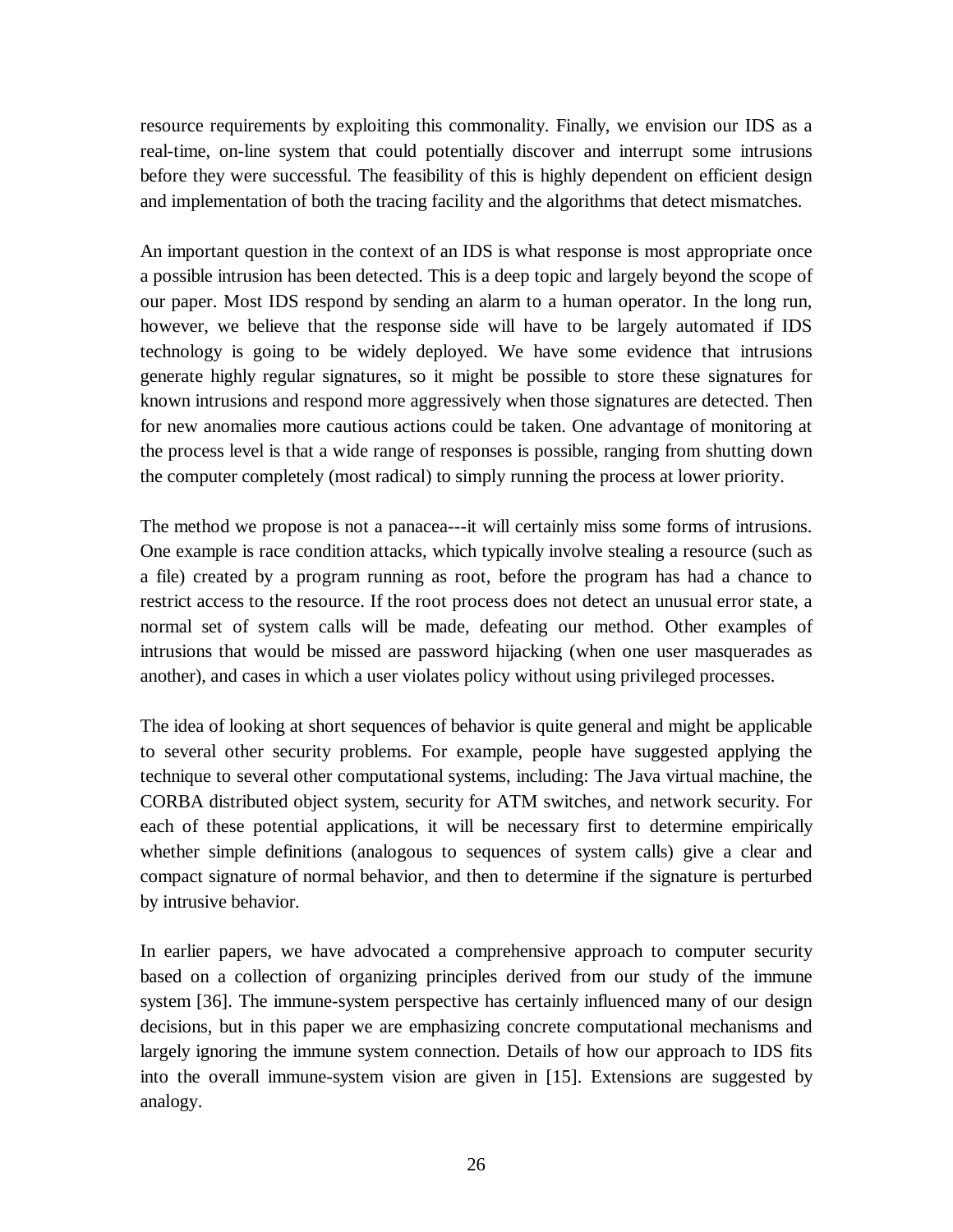An important bias underlying our approach is that modern computers are "complex systems" in the sense that they are comprised of a large number of components, many of which interact nonlinearly. These components are continually evolving, as well as the environments in which they are embedded, their users, and the programmers who implement them. This complexity threatens to overwhelm design strategies based on functional decomposition. Furthermore, it implies that although we design and build computers, we do not necessarily understand how they behave. An example of this is the fact that the normal behavior of a highly complex program such as sendmail can be captured by such a small number of system call sequences---it would have been hard to predict this. Rather than making assumptions about how we believe that programs or users will behave, or trying to prespecify their behavior (and being surprised), this paper asks the question: What behavior do we observe? That is, we take existing artifacts and study their behavior rigorously. Although such an approach might be dismissed as "merely empirical" rather than theoretical, our point is that we need to spend more time asking to what extent our existing theories describe our existing artifacts.

## **7. Conclusions**

We presented a method for anomaly intrusion detection at the process level. Normal was defined in terms of short sequences of system calls executed by running privileged processes. Our profiles of normal behaviour, which consisted of unique sequences of length 10, were remarkably compact, for example, the sendmail database contained only 1318 unique sequences of length 10. Three measures were used to detect abnormal behavior as deviations from profiles of normal. These measures allowed us to successfully detect several classes of abnormal behavior, including: Intrusions in the UNIX programs sendmail, lpr and ftpd; failed intrusion attempts against sendmail; and error conditions in sendmail. We studied two different methods of accumulating normal profiles: Generating normal synthetically by attempting to exercise the program in as many modes of normal operation as possible, and tracing a process in a live user environment. In the latter case we have analyzed the data for false positives. Our false positive rates for lpr were about 1 in every 100 print jobs, but these results are tentative because we did not have sufficient data for a comprehensive analysis. In future we intend to expand our base of intrusions and gather more data for more processes running in real environments, so we can get more realistic estimates of false positive and false negative rates.

## **References**

[1] 8LGM Advisories. http://www.8lgm.org/advisories.html.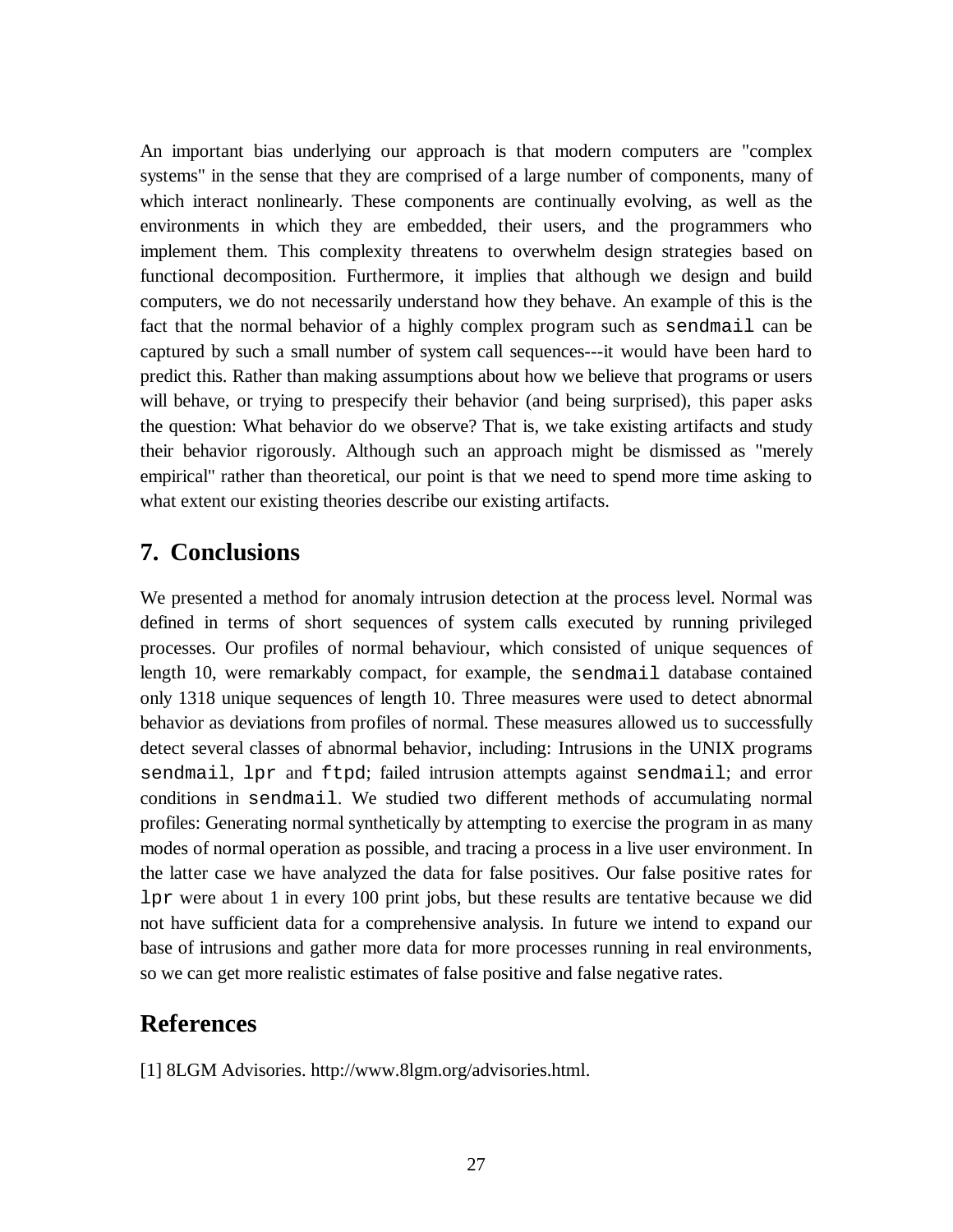[2] 8LGM.[8lgm]-advisory-16.unix.sendmail-6-dec-1994.http://www.8lgm.org/advisories. html, December 94.

[3] 8LGM.[8lgm]-advisory-22.unix.syslog.2-aug-95.http://www.8lgm.org/advisories.html, August 95.

[4] 8LGM.[8lgm]-advisory-3.unix.lpr.19-aug-1991. http://www.8lgm.org/advisories.html, August 91.

[5] Anderson D, Frivold T, Valdes A. Next Generation Intrusion Detection Expert Systems (NIDES): A Summary. Technical Report SRI-CSL-95-07, Computer Science Laboratory, SRI International, May 1995.

[6] CERT Advisories. ftp://info.cert.org/pub/cert-advisories/

[7] CERT. Syslog vulnerability - a workaround for sendmail. Ftp://info.cert.org/pub/ cert\_advisories/ CA-95:13.syslog.vul, October 95.

[8] Crosbie M, Spafford G. Defending a Computer System using Autonomous Agents. Technical Report No. 95-022, Dept. of Comp. Sciences, Purdue University, March 1996.

[9] D'haeseleer P, Forrest S, Helman P. An Immunological Approach to Change Detection: Algorithms, Analysis and Implications. In *Proceedings of the 1996 IEEE Symposium on Computer Security and Privacy*, IEEE Press, 1996.

[10] Denning D E. An Intrusion Detection Model. In *IEEE Transactions on Software Engineering*, Los Alamos, CA, IEEE Press, 1987.

[11] Denning D E. Cryptography and Data Security. Addison-Wesley Inc, 1992.

[12] Efron B, Tibshirani R J. An introduction to the bootstrap. New York, Chapman & Hall, 1993.

[13] Farmer D, Spafford E H. The COPS Security Checker System. Technical Report CSD-TR-993, Purdue University, Comp. Science, 1996.

[14] Farmer D, Venema W. Improving the Security of your Site by Breaking into It. ftp://ftp.win.tue.nl/pub/security/admin-guide-to-cracking.101.Z. 1995.

[15] Forrest S, Hofmeyr S A, Somajayi A. Computer Immunology. *Communications of the ACM*, in press, submitted December 1996.

[16] Forrest S, Hofmeyr S A, Somajayi A. A Sense of Self for UNIX Processes. In *Proceedings of the 1996 IEEE Symposium on Computer Security and Privacy*, IEEE Press, 1996.

[17] Forrest S, Perelson A S, Allen L, Cherukuri R. Self-Nonself discrimination in a Computer. In *Proceedings of 1994 IEEE Symposium on Computer Security and Privacy*, IEEE Press, 1994.

[18] Forrest S, Somayaji A, Ackley D. Building diverse computer systems. In *Proceedings of the Sixth Workshop on Hot Topics in Operating Systems*, Computer Society Press, Los Alamitos, CA, pp. 67-72, 1997.

[19] Fox K L, Henning R R, Reed J H, Simonian R. A Neural Network Approach Towards Intrusion Detection. In *Proceedings of the 13th National Computer Security Conference,* Washington DC, Oct 1990.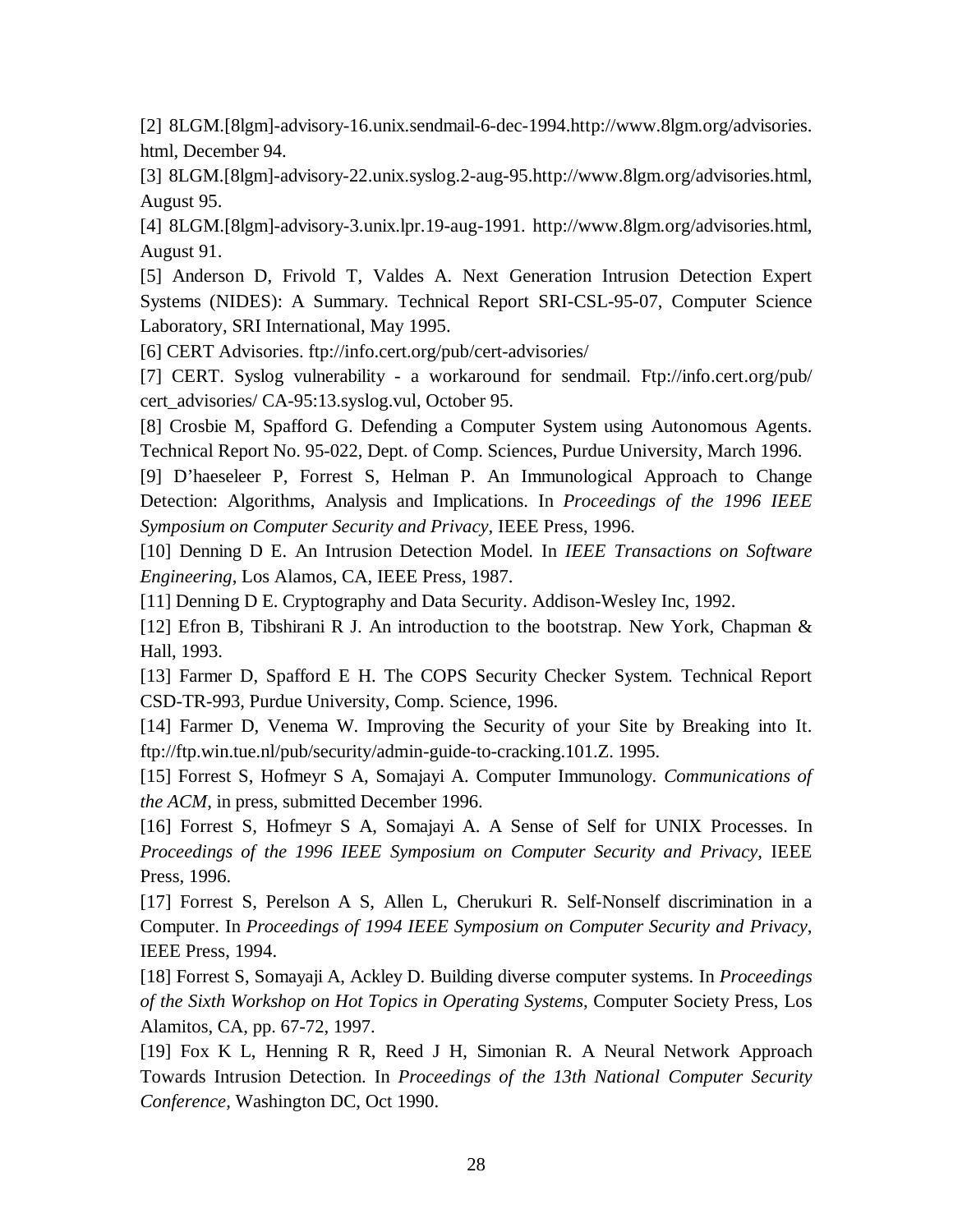[20] Frank J. Artificial Intelligence and Intrusion Detection: Current and Future Directions. [FIND location] 1994.

[21] Heady R, Luger G, Maccabe A, Servilla M. The Architecture of a Network Level Intrusion Detection System. Technical Report, Dept. Comp. Science, University of New Mexico, August 1990.

[22] Heberlein L, Dias G, Levitt K, Mukherjee B, Wood J, Wolber D. A Network Security Monitor. In *Proceedings of the IEEE Symposium on Research in Computer Security and Privacy*, 1990.

[23] Heberlein L, Mukherjee B, Levitt K. Internet Security Monitor: An Intrusion Detection System for Large Scale Networks. *Proceedings of 15th National Computer Security Conference*, 1992.

[24] Hochberg J, Jackson K, Stallings C, McClary J F, DuBois D, Ford J. NADIR: An Automated System for Detecting Network Intrusion and Misuse. *Computers and Security*, 12(3):235-248, 1993.

[25] Illgun K. Kemmerer R A, Porras Ph A. State Transition Analysis: A Rule-Based Intrusion Detection Approach. In *IEEE Transactions on Software Engineering* 3, 1995.

[26] Kephart J O. A Biologically Inspired Immune System for Computers. *Artificial Life IV*, eds Brooks R, Maes P, MIT Press, 1994.

[27] Kim G H, Spafford E H. The Design and Implementation of Tripwire: A File System Integrity Checker. In *Proceedings of the 2cnd ACM Conference on Computer and Communications Security*, 1994.

[28] Ko C, Fink G, Levitt K. Automated Detection of Vulnerabilities in Privileged Programs by Execution Monitoring. In *Proceedings of the 1994 Computer Security Applications Conference*, 1994.

[29] Kumar S, Spafford E H. An Application of Pattern Matching in Intrusion Detection. Technical Report CSD-TR-94-013, Purdue University, Dept. Comp. Science, June 1994.

[30] Kumar S. Classification and Detection of Computer Intrusions. Phd Thesis, Purdue University, August 95.

[31] Liepens G, Vaccaro H. Intrusion Detection: Its Role and Validation. *Computers and Security*, 11: 347 - 355, 1992.

[32] Lunt T F. Detecting Intruders in Computer Systems. In *Conference on Auditing and Computer Technology*, 1993.

[33] Lunt T, Tamura A, Gilham F, Jagannathan R, Neumann P, Javitz H, Valdes A, Garvey T. A Real-Time Intrusion Detection Expert System (IDES). Final Technical Report, Computer Science Laboratory, SRI International, Menlo Park, Calif., Feb. 1992.

[34] Schuba C L, Spafford E H. Countering Abuse of Name-Based Authentication. *22cnd Annual Telecommunications Policy Research Conference*, 1996.

[35] Smaha S E, Winslow J. Misuse Detection Tools. *Computer Security Journal* 10 (1):39 - 49, Spring 1994.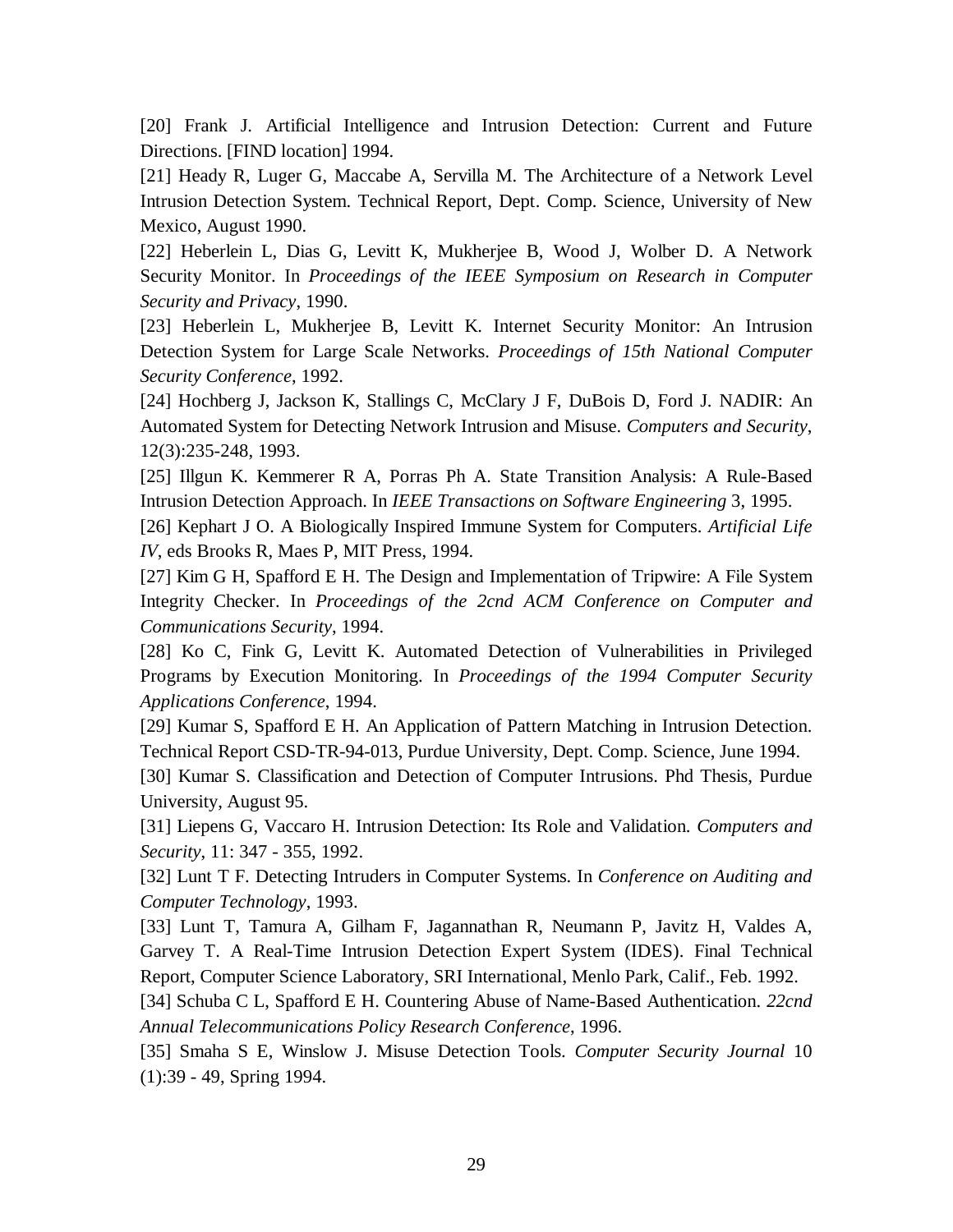[36] Somayaji A, Hofmeyr S A, Forrest S. Principles of a computer immune system To appear in *New Security Paradigms Workshop*, submitted April 1997.

[37] Teng H, Chen K, Lu S. Adaptive Real-Time Anomaly Detection Using Inductively Generated Sequential Patterns. In *Proceedings of IEEE Symposium on Research in Computer Security and Privacy*, 1990.

## **Appendix 1**

This appendix gives more detailed descriptions of intrusions and error conditions that we tested against.

- **sunsendmailcp:** The sunsendmailcp script uses a special command line option to cause sendmail to append an email message to a file. By using this script on a file such as /.rhosts, a local user may obtain root access.
- **syslogd:** The syslogd attack uses the syslog interface to overflow a buffer in sendmail. A message is sent to the sendmail on the victim machine, causing it to log a very long, specially created error message. The log entry overflows a buffer in sendmail, replacing part of the sendmail's running image with the attacker's machine code. The new code is then executed, causing the standard I/O of a rootowned shell to be attached to a port. The attacker may then attach to this port at his or her leisure. This attack can be run either locally or remotely; we have tested both modes. We also varied the number of commands issued as root after a successful attack.
- **decode:** In older sendmail installations, the alias database contains an entry called "decode," which resolves to uudecode, a UNIX program that converts a binary file encoded in plain text into its original form and name. uudecode respects absolute filenames, so if a file "bar.uu" says that the original file is "/home/foo/.rhosts" then when uudecode is given "bar.uu", it will attempt to create foo's .rhosts file. sendmail will generally run uudecode as the semi-privileged user daemon, so email sent to decode cannot overwrite any file on the system; however, if the target file happens to be world-writable, the decode alias entry allows these files to be modified by a remote user.
- **lprcp:** The lprcp attack script uses  $1pr$  to replace the contents of an arbitrary file with those of another. This attack exploits the fact that older versions of lpr use only 1000 different names for printer queue files, and they do not remove the old queue files before reusing them. The attack consists of getting  $1pr$  to place a symbolic link to the victim file in the queue, incrementing lpr's counter 1000 times, and then printing the new file, overwriting the victim file's contents.